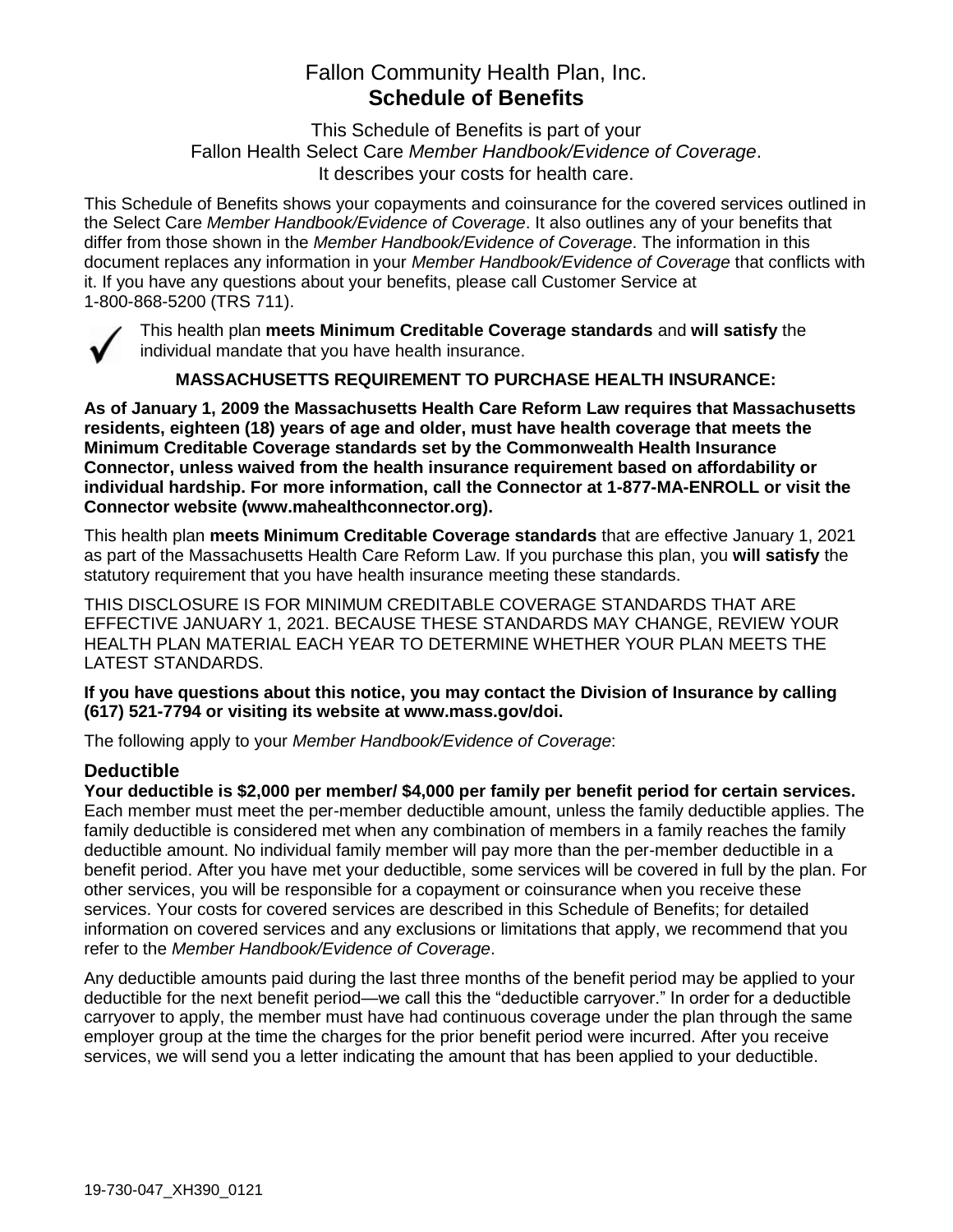### **Out-of-pocket maximum**

There is a limit to your out-of-pocket costs each benefit period. This is called your out-of-pocket maximum. The out-of-pocket maximum includes your deductible, coinsurance and copayments you pay. It does not include your plan premium. **Your out-of-pocket maximum is \$6,850 per member or \$13,700 per family**. Each member must meet the per-member out-of-pocket maximum, unless the family out-of-pocket maximum applies. The family out-of-pocket maximum is considered met when any combination of members in a family reaches the family out-of-pocket maximum. Please note that once any one member in a family accumulates **\$6,850** in out-of-pocket costs, that family member's out-ofpocket maximum is considered met, and that family member will have no additional out-of-pocket costs for the remainder of the benefit period.

### **Domestic partner coverage**

You may include a domestic partner and his/her dependents under your family coverage. A domestic partner is defined as a partner of the same or opposite sex whom you have registered with your employer for eligibility for benefits, and have included under your family coverage for health insurance.

### **It Fits! ™ benefit**

Your contract includes coverage for services provided under the It Fits! ™ program to a maximum of \$150.

### **SmartShopper program**

Your contract includes coverage for services provided under the SmartShopper program. Please go to the Fallon Health website at www.fallonhealth.org and visit the member portal for details.

### **Covered services**

The following chart shows your costs for covered services. These costs apply to the services in the **Description of benefits** section of your *Member Handbook/Evidence of Coverage*. In summary, your responsibilities are as follows: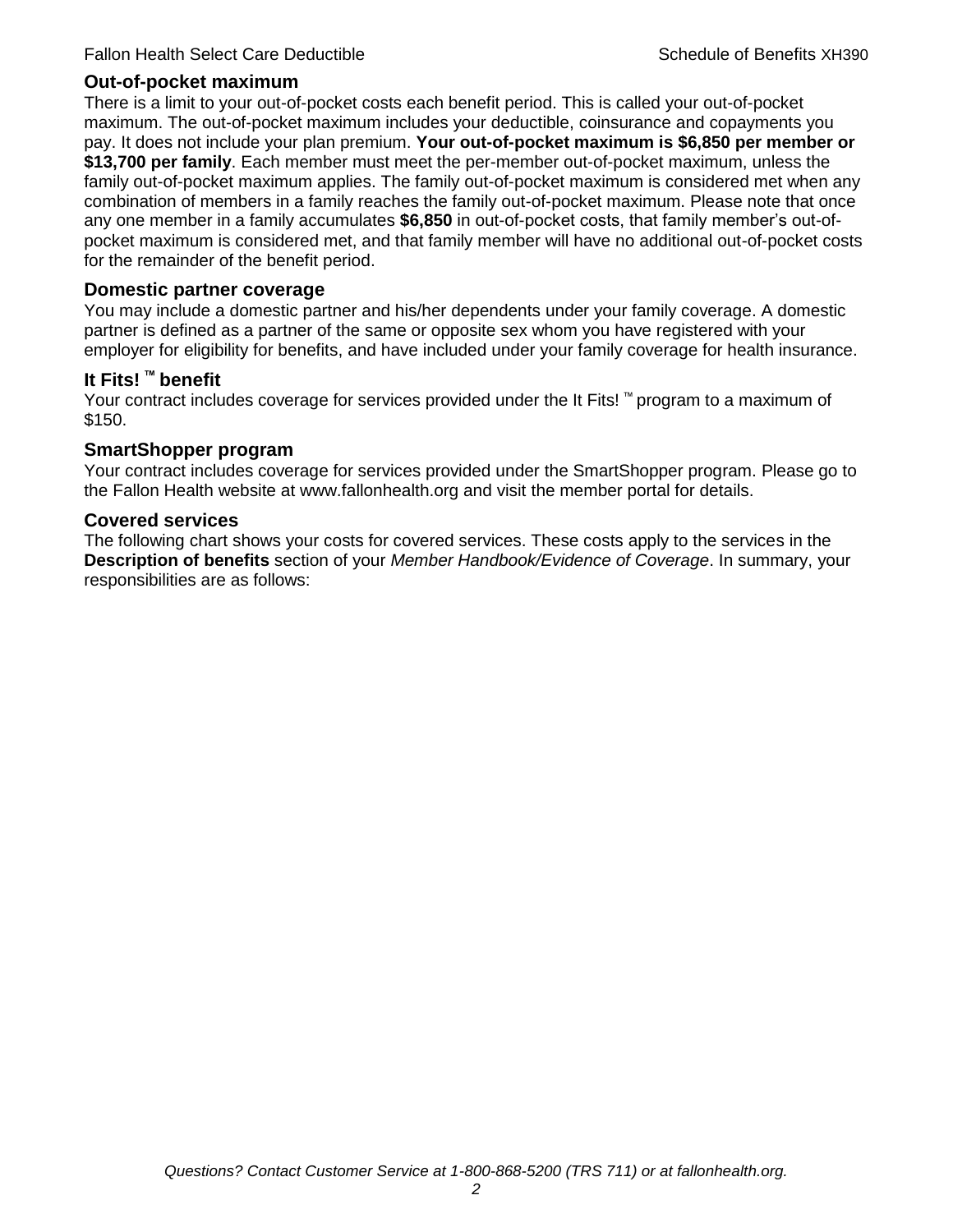|                           | <b>Covered services</b>                                                                                                                                                                                                                                                                                                                      | <b>Benefits</b>                                                |  |
|---------------------------|----------------------------------------------------------------------------------------------------------------------------------------------------------------------------------------------------------------------------------------------------------------------------------------------------------------------------------------------|----------------------------------------------------------------|--|
| <b>Ambulance services</b> |                                                                                                                                                                                                                                                                                                                                              |                                                                |  |
|                           | 1. Ambulance transportation for an emergency                                                                                                                                                                                                                                                                                                 | Covered in full after you<br>meet your deductible              |  |
|                           | 2. Ambulance transportation for non-emergency situations, when<br>medically necessary                                                                                                                                                                                                                                                        | Covered in full after you<br>meet your deductible              |  |
|                           | <b>Autism services</b>                                                                                                                                                                                                                                                                                                                       |                                                                |  |
|                           | Prior authorization required                                                                                                                                                                                                                                                                                                                 |                                                                |  |
|                           | 1. Habilitative and rehabilitative care                                                                                                                                                                                                                                                                                                      | \$30 copayment per visit<br>after you meet your<br>deductible  |  |
|                           | 2. Applied behavior analysis when supervised by a board certified<br>behavioral analyst                                                                                                                                                                                                                                                      | Covered in full                                                |  |
| 3.                        | Therapeutic care, services including speech, physical and<br>occupational therapy                                                                                                                                                                                                                                                            | \$30 copayment per visit<br>after you meet your<br>deductible  |  |
|                           | Durable medical equipment and prosthetic/orthotic devices                                                                                                                                                                                                                                                                                    |                                                                |  |
|                           | Referral and prior authorization required for most services                                                                                                                                                                                                                                                                                  |                                                                |  |
| 1.                        | The purchase or rental of durable medical equipment and<br>prosthetic/orthotic devices (including the fitting, preparing, repairing<br>and modifying of the appliance)                                                                                                                                                                       | 20% coinsurance after you<br>meet your deductible              |  |
|                           | 2. Scalp hair prosthesis (wigs) for individuals who have suffered hair<br>loss as a result of the treatment of any form of cancer or leukemia.<br>Coverage is provided for one scalp hair prosthetic (wig) per<br>member per benefit period when the prosthesis is determined to be<br>medically necessary by a plan physician and the plan. | 20% coinsurance after you<br>meet your deductible              |  |
| 3.                        | Breast prosthesis that is medically necessary after a covered<br>reconstructive surgery following a mastectomy                                                                                                                                                                                                                               | 20% coinsurance after you<br>meet your deductible              |  |
|                           | 4. Prosthetic limbs which replace, in whole or in part, an arm or leg                                                                                                                                                                                                                                                                        | 20% coinsurance after you<br>meet your deductible              |  |
|                           | 5. Insulin pump and insulin pump supplies                                                                                                                                                                                                                                                                                                    | Covered in full after you<br>meet your deductible              |  |
| 6.                        | <b>Breast pumps</b>                                                                                                                                                                                                                                                                                                                          | Covered in full                                                |  |
| 7.                        | Up to \$2,000 per ear for hearing aid device only, every 36 months<br>(must be 21 years of age or younger)<br>Related services and supplies for hearing aids (not subject to<br>the \$2,000 limit)                                                                                                                                           | 20% coinsurance after you<br>meet your deductible              |  |
|                           | 8. Medical and surgical supplies                                                                                                                                                                                                                                                                                                             | Covered in full after you<br>meet your deductible              |  |
|                           | <b>Emergency and urgent care</b>                                                                                                                                                                                                                                                                                                             |                                                                |  |
|                           | 1. Emergency room visits                                                                                                                                                                                                                                                                                                                     | \$300 copayment per visit<br>after you meet your<br>deductible |  |
| 2.                        | Emergency room visits when you are admitted to an observation<br>room                                                                                                                                                                                                                                                                        | Covered in full after you<br>meet your deductible              |  |
| 3.                        | Urgent care visits in a doctor's office or at an urgent care facility                                                                                                                                                                                                                                                                        | \$60 copayment per visit<br>after you meet your<br>deductible  |  |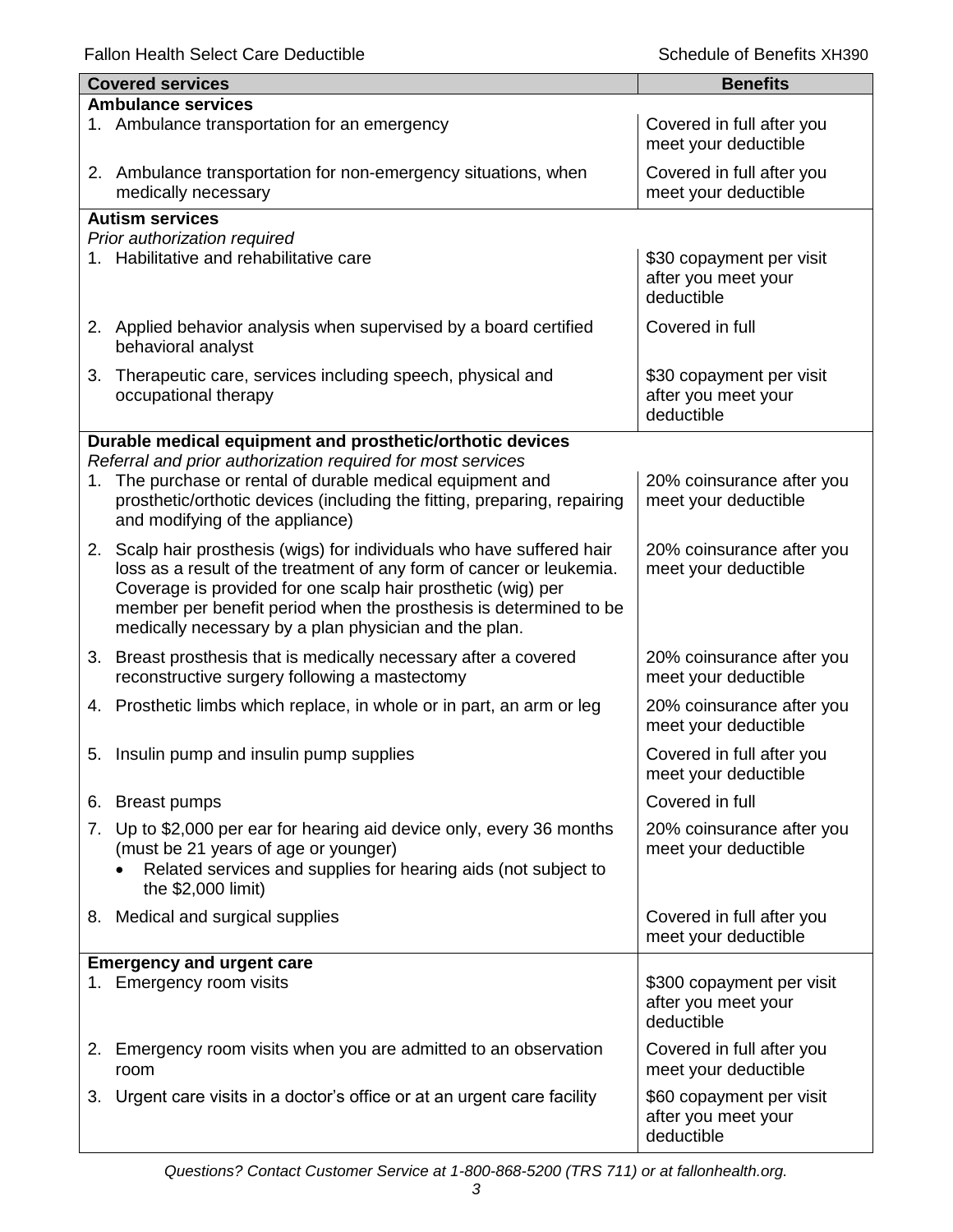| <b>Covered services</b>                                                                                                                                                                                       |                                                                                                                                                                                                                                                                                                                                                                                       | <b>Benefits</b>                                                                                                                                                          |
|---------------------------------------------------------------------------------------------------------------------------------------------------------------------------------------------------------------|---------------------------------------------------------------------------------------------------------------------------------------------------------------------------------------------------------------------------------------------------------------------------------------------------------------------------------------------------------------------------------------|--------------------------------------------------------------------------------------------------------------------------------------------------------------------------|
|                                                                                                                                                                                                               | Emergency and urgent care, continued                                                                                                                                                                                                                                                                                                                                                  |                                                                                                                                                                          |
|                                                                                                                                                                                                               | 4. Emergency prescription medication provided out of the Select Care<br>service area as part of an approved emergency treatment                                                                                                                                                                                                                                                       | Tier 1: \$30 copayment<br>Tier 2: \$60 copayment<br>Tier 3: \$105 copayment<br>Tier 4: \$105 copayment<br>for up to a 14-day supply<br>after you meet your<br>deductible |
|                                                                                                                                                                                                               | 5. Telemedicine visits with physicians through Teladoc. Visits are<br>performed by phone, video, or mobile app.                                                                                                                                                                                                                                                                       | \$30 copayment per visit<br>after you meet your<br>deductible                                                                                                            |
|                                                                                                                                                                                                               | <b>Enteral formulas and low protein foods</b>                                                                                                                                                                                                                                                                                                                                         |                                                                                                                                                                          |
|                                                                                                                                                                                                               | Referral and prior authorization required for enteral formulas<br>1. Enteral formulas, upon a physician's written order, for home use in<br>the treatment of malabsorption caused by Crohn's disease,<br>ulcerative colitis, gastroesophageal reflux, gastrointestinal motility,<br>chronic intestinal pseudo-obstruction, and inherited diseases of<br>amino acids and organic acids | Covered in full after you<br>meet your deductible                                                                                                                        |
|                                                                                                                                                                                                               | 2. Food products that have been modified to be low in protein for<br>individuals with inherited diseases of amino acids and organic<br>acids. You may be required to purchase these products over the<br>counter and submit claims to the plan for reimbursement.                                                                                                                     | Covered in full after you<br>meet your deductible                                                                                                                        |
| Home health care services                                                                                                                                                                                     |                                                                                                                                                                                                                                                                                                                                                                                       |                                                                                                                                                                          |
| Prior authorization required                                                                                                                                                                                  | 1. Part-time or intermittent skilled nursing care and physical therapy<br>provided in your home by a home health agency                                                                                                                                                                                                                                                               | Covered in full after you<br>meet your deductible                                                                                                                        |
| physical therapy                                                                                                                                                                                              | 2. Additional services and supplies that are determined to be a<br>medically necessary component of skilled nursing care and                                                                                                                                                                                                                                                          | Covered in full after you<br>meet your deductible                                                                                                                        |
|                                                                                                                                                                                                               | 3. Home dialysis services and non-durable medical supplies                                                                                                                                                                                                                                                                                                                            | Covered in full after you<br>meet your deductible                                                                                                                        |
| <b>Hospice care services</b>                                                                                                                                                                                  |                                                                                                                                                                                                                                                                                                                                                                                       |                                                                                                                                                                          |
|                                                                                                                                                                                                               | Referral and prior authorization required                                                                                                                                                                                                                                                                                                                                             | Covered in full after you<br>meet your deductible                                                                                                                        |
| <b>Hospital inpatient services</b>                                                                                                                                                                            |                                                                                                                                                                                                                                                                                                                                                                                       |                                                                                                                                                                          |
|                                                                                                                                                                                                               | Referral and prior authorization required<br>1. Inpatient hospital services including room and board in a<br>semiprivate room and the services and supplies that would<br>ordinarily be furnished to you while you are an inpatient                                                                                                                                                   | \$750 copayment per<br>admission after you meet<br>your deductible                                                                                                       |
| Infertility/assisted reproductive technology (art) services*<br>Referral and prior authorization required (unless provided by a Reliant Medical Group specialist and<br>you have a Reliant Medical Group PCP) |                                                                                                                                                                                                                                                                                                                                                                                       |                                                                                                                                                                          |
|                                                                                                                                                                                                               | Office visits for the consultation, evaluation and diagnosis of fertility                                                                                                                                                                                                                                                                                                             | \$30 copayment per visit with<br>a PCP and certain other<br>providers after you meet<br>your deductible                                                                  |
|                                                                                                                                                                                                               |                                                                                                                                                                                                                                                                                                                                                                                       | \$60 copayment per visit with<br>a specialist after you meet<br>your deductible                                                                                          |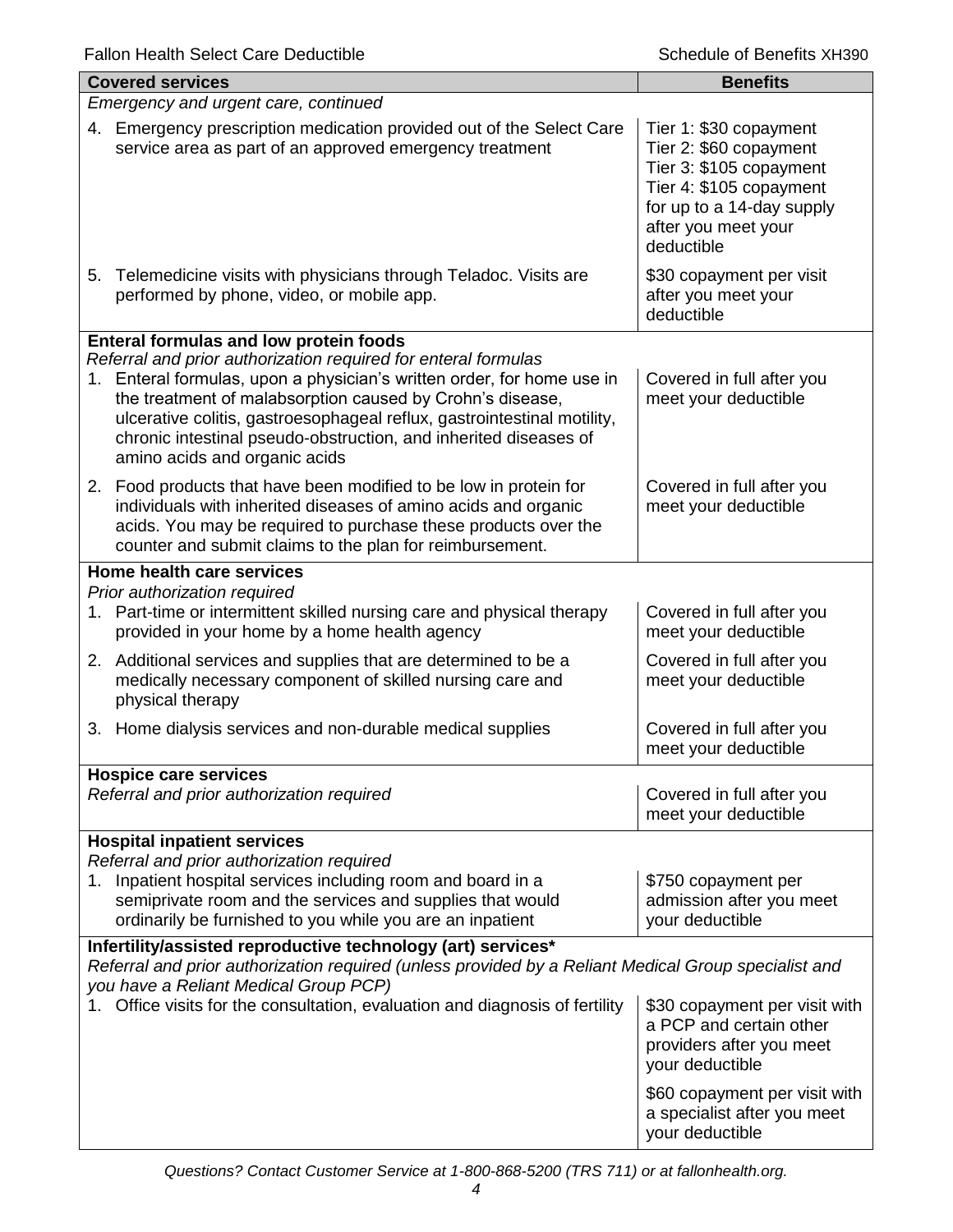|    | <b>Covered services</b>                                                                                                                                                                                                                                                                                                                                                                                                                                                                                                                                                                                                                                                                                                                                                                                                                                                                                                                                                                                                                                                                                                                     | <b>Benefits</b>                                                                                                            |
|----|---------------------------------------------------------------------------------------------------------------------------------------------------------------------------------------------------------------------------------------------------------------------------------------------------------------------------------------------------------------------------------------------------------------------------------------------------------------------------------------------------------------------------------------------------------------------------------------------------------------------------------------------------------------------------------------------------------------------------------------------------------------------------------------------------------------------------------------------------------------------------------------------------------------------------------------------------------------------------------------------------------------------------------------------------------------------------------------------------------------------------------------------|----------------------------------------------------------------------------------------------------------------------------|
|    | Infertility/assisted reproductive technology (art) services*, continued                                                                                                                                                                                                                                                                                                                                                                                                                                                                                                                                                                                                                                                                                                                                                                                                                                                                                                                                                                                                                                                                     |                                                                                                                            |
|    | 2. Diagnostic laboratory services                                                                                                                                                                                                                                                                                                                                                                                                                                                                                                                                                                                                                                                                                                                                                                                                                                                                                                                                                                                                                                                                                                           | \$60 copayment after you<br>meet your deductible                                                                           |
| 3. | Diagnostic X-ray services                                                                                                                                                                                                                                                                                                                                                                                                                                                                                                                                                                                                                                                                                                                                                                                                                                                                                                                                                                                                                                                                                                                   | \$75 copayment after you<br>meet your deductible                                                                           |
|    | 4. Artificial insemination, such as intrauterine insemination (IUI)                                                                                                                                                                                                                                                                                                                                                                                                                                                                                                                                                                                                                                                                                                                                                                                                                                                                                                                                                                                                                                                                         | Covered in full after you<br>meet your deductible                                                                          |
|    | 5. Assisted reproductive technologies* except for those services listed<br>below                                                                                                                                                                                                                                                                                                                                                                                                                                                                                                                                                                                                                                                                                                                                                                                                                                                                                                                                                                                                                                                            | Covered in full after you<br>meet your deductible                                                                          |
|    | 6. Assisted reproductive technologies for:<br>In vitro fertilization (IVF-ET)<br>Gamete intrafallopian transfer (GIFT)<br>Zygote intrafallopian transfer (ZIFT)                                                                                                                                                                                                                                                                                                                                                                                                                                                                                                                                                                                                                                                                                                                                                                                                                                                                                                                                                                             | \$250 copayment per<br>procedure after you meet<br>your deductible                                                         |
|    | 7. Sperm, egg, and/or inseminated egg procurement, assisted<br>hatching, cryopreservation, processing and banking for plan<br>members in active infertility treatment to the extent that such costs<br>are not covered by the donor's insurer                                                                                                                                                                                                                                                                                                                                                                                                                                                                                                                                                                                                                                                                                                                                                                                                                                                                                               | Covered in full after you<br>meet your deductible                                                                          |
|    | * See the Description of benefits section of your Member Handbook/<br>Evidence of Coverage for a list of covered infertility/ART services.                                                                                                                                                                                                                                                                                                                                                                                                                                                                                                                                                                                                                                                                                                                                                                                                                                                                                                                                                                                                  |                                                                                                                            |
|    | <b>Maternity services</b><br>1. Obstetrical services including prenatal, childbirth, postnatal and<br>postpartum care                                                                                                                                                                                                                                                                                                                                                                                                                                                                                                                                                                                                                                                                                                                                                                                                                                                                                                                                                                                                                       | Prenatal: \$30 copayment<br>(first visit only)<br>Postnatal: \$30 copayment<br>per visit after you meet your<br>deductible |
| 2. | Inpatient maternity and newborn child care for a minimum of 48<br>hours of care following a vaginal delivery, or 96 hours of care<br>following a Caesarean section delivery, including charges for the<br>following services when provided during an inpatient maternity<br>admission: childbirth, nursery charges, circumcision, routine<br>examination, hearing screening and medically necessary<br>treatments of congenital defects, birth abnormalities or premature<br>birth. The covered length of stay may be reduced if the mother and<br>the attending physician agree upon an earlier discharge. If you or<br>your newborn are discharged earlier, you are covered for home<br>visits, parent education, assistance and training in breast or bottle<br>feeding and the performance of any necessary and appropriate<br>clinical tests; provided, however that the first home visit shall be<br>conducted by a registered nurse, physician or certified nurse<br>midwife; and provided further, that any subsequent home visit<br>determined to be clinically necessary shall be provided by a<br>licensed health care provider. | \$750 copayment per<br>admission after you meet<br>your deductible                                                         |
|    | (Fallon Health members are eligible for childbirth classes (refresher class<br>or siblings class))                                                                                                                                                                                                                                                                                                                                                                                                                                                                                                                                                                                                                                                                                                                                                                                                                                                                                                                                                                                                                                          | Covered in full through<br>member reimbursement                                                                            |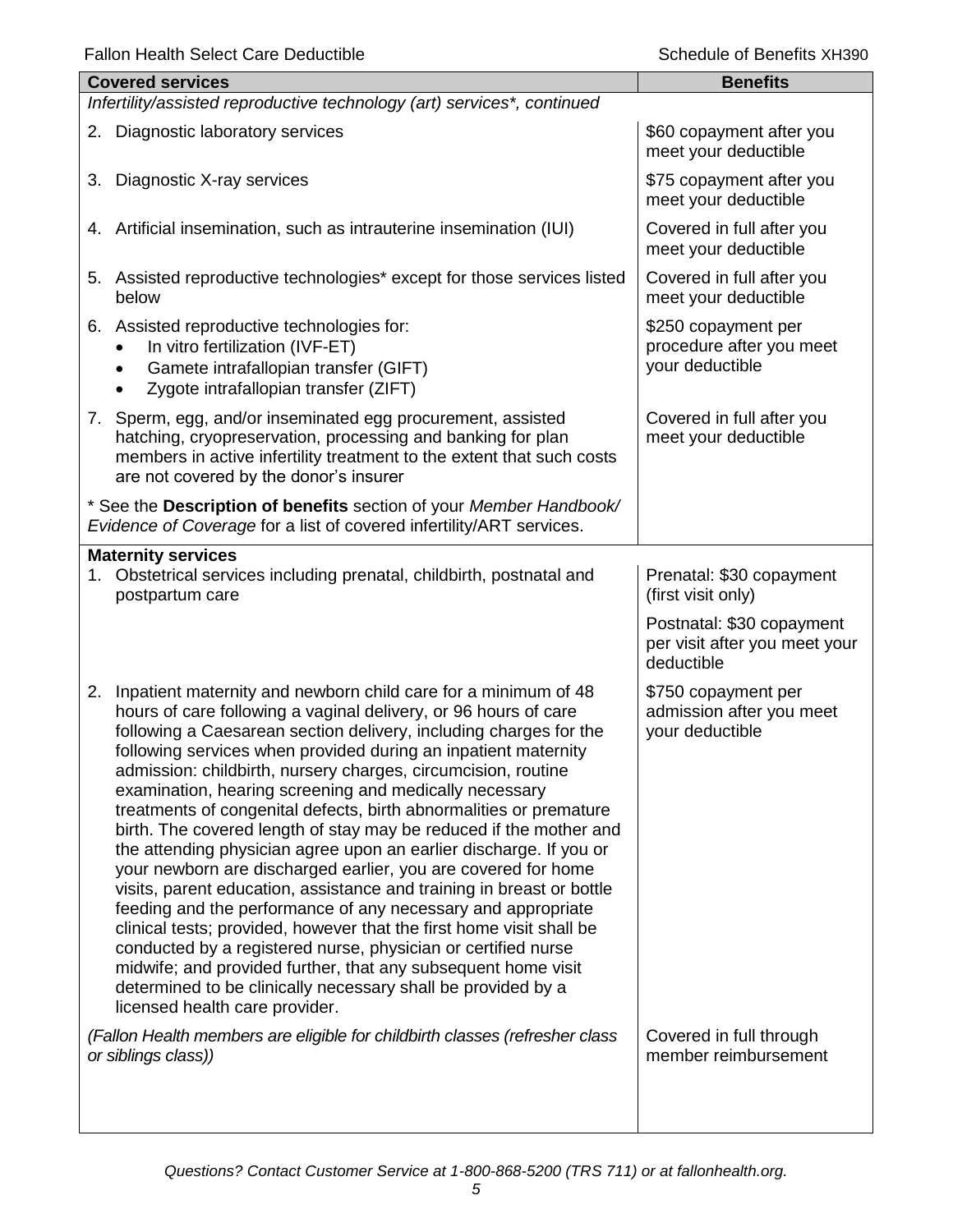|    | <b>Covered services</b>                                                                                                                                                                                                                                                                                                                                 | <b>Benefits</b>                                               |
|----|---------------------------------------------------------------------------------------------------------------------------------------------------------------------------------------------------------------------------------------------------------------------------------------------------------------------------------------------------------|---------------------------------------------------------------|
|    | Mental health and substance use services                                                                                                                                                                                                                                                                                                                |                                                               |
|    | Inpatient services<br>Prior authorization required                                                                                                                                                                                                                                                                                                      |                                                               |
| 1. | Inpatient hospital care for as many days as your condition requires,<br>including room and board and the services and supplies that would<br>ordinarily be furnished to you while you are an inpatient. These<br>include, but are not limited to, individual, family and group therapy,<br>pharmacological therapy, and diagnostic laboratory services. | Covered in full                                               |
|    | Note: Prior authorization will not be required for behavioral health<br>inpatient admission immediately following an emergency room visit.                                                                                                                                                                                                              |                                                               |
|    | <b>Intermediate services</b>                                                                                                                                                                                                                                                                                                                            |                                                               |
|    | Prior authorization required<br>Intermediate services include but are not limited to:                                                                                                                                                                                                                                                                   |                                                               |
|    | 1. Acute and other residential treatment-Mental health services<br>provided in a 24-hour setting therapeutic environments                                                                                                                                                                                                                               | Covered in full                                               |
|    | 2. Clinically managed detoxification services-24 hour, 7 days a week,<br>clinically managed de-tox services in a licensed non-hospital setting<br>that include 24 hour per day supervision                                                                                                                                                              | Covered in full                                               |
|    | 3. Partial Hospitalization: Short-term day/evening mental health<br>programming available 5 to 7 days per week                                                                                                                                                                                                                                          | \$30 copayment per visit<br>after you meet your<br>deductible |
|    | 4. Intensive outpatient programs: Multimodal, inter-disciplinary,<br>structured behavioral health treatment provided 2-3 hours per day,<br>multiple days per week                                                                                                                                                                                       | \$30 copayment per visit<br>after you meet your<br>deductible |
|    | 5. Day treatment: Program encompasses some portion of the day or<br>week rather than a weekly visit                                                                                                                                                                                                                                                     | \$30 copayment per visit<br>after you meet your<br>deductible |
|    | 6. Crisis Stabilization: Short-term psychiatric treatment in a structured,<br>community based therapeutic environments                                                                                                                                                                                                                                  | \$30 copayment per visit<br>after you meet your<br>deductible |
|    | 7. In-home therapy services                                                                                                                                                                                                                                                                                                                             | \$30 copayment per visit<br>after you meet your<br>deductible |
|    | Intermediate services for children and adolescents under the age of 19                                                                                                                                                                                                                                                                                  |                                                               |
| 1. | Community-based acute treatment                                                                                                                                                                                                                                                                                                                         | Covered in full                                               |
| 2. | Intensive community-based treatment                                                                                                                                                                                                                                                                                                                     | Covered in full                                               |
| 3. | <b>Intensive Care Coordination</b>                                                                                                                                                                                                                                                                                                                      | Covered in full                                               |
| 4. | Family Stabilization Team (also referred to as In-Home Therapy)                                                                                                                                                                                                                                                                                         | Covered in full                                               |
| 5. | <b>In-home Behavioral Services</b>                                                                                                                                                                                                                                                                                                                      | Covered in full                                               |
| 6. | Mobile Crisis Intervention (service available up to seven days).<br>Prior authorization not required.                                                                                                                                                                                                                                                   | Covered in full                                               |
|    | 7. Family support and training                                                                                                                                                                                                                                                                                                                          | Covered in full                                               |
| 8. | Therapeutic mentoring services                                                                                                                                                                                                                                                                                                                          | Covered in full                                               |
|    | <b>Outpatient services</b>                                                                                                                                                                                                                                                                                                                              |                                                               |
| 1. | Outpatient office visits, including individual, group or family therapy.                                                                                                                                                                                                                                                                                | \$30 copayment per visit<br>after you meet your<br>deductible |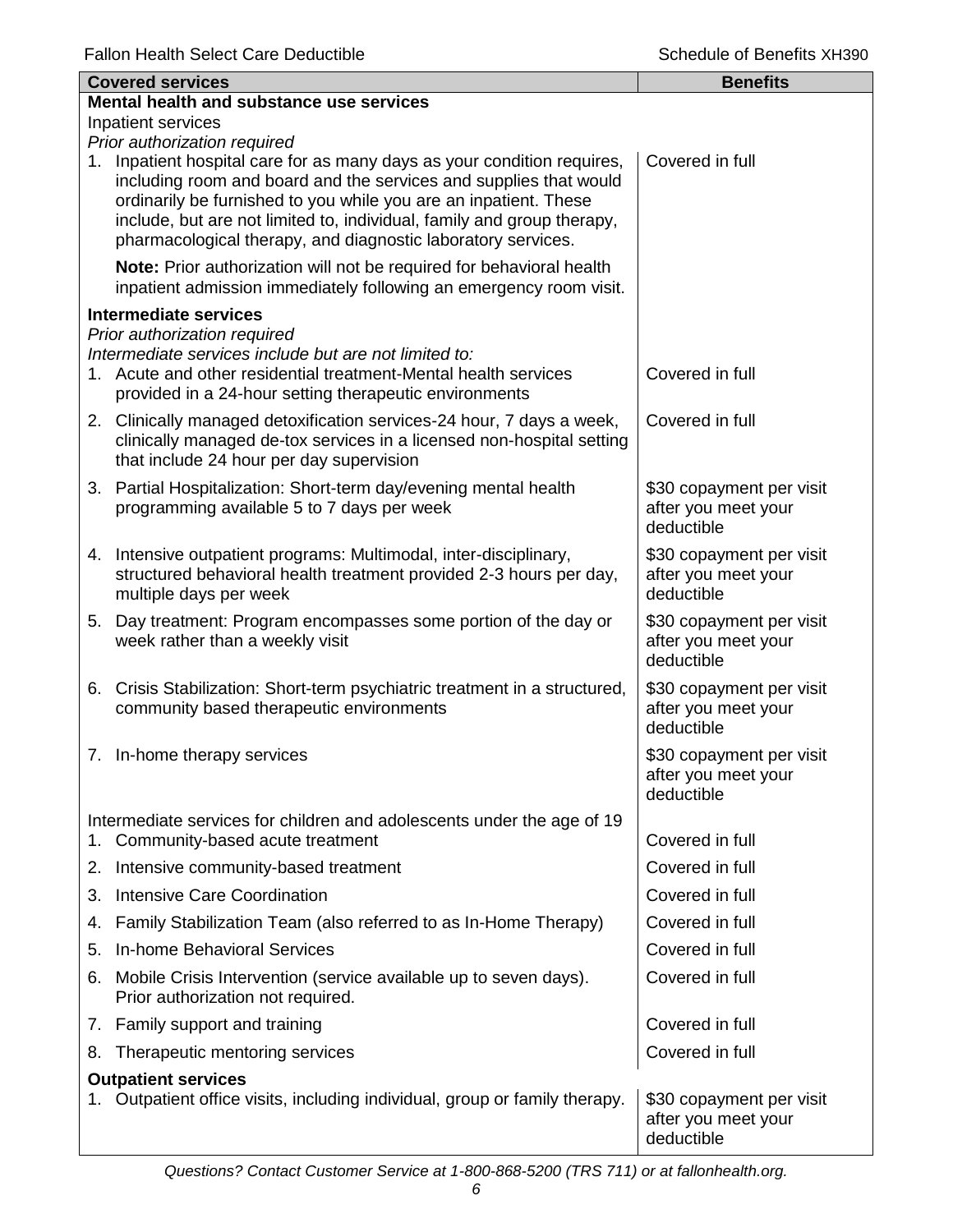|    | <b>Covered services</b>                                                                                                                                                                                                                                                                                                                                                                    | <b>Benefits</b>                                                                                         |
|----|--------------------------------------------------------------------------------------------------------------------------------------------------------------------------------------------------------------------------------------------------------------------------------------------------------------------------------------------------------------------------------------------|---------------------------------------------------------------------------------------------------------|
|    | Mental health and substance use services, continued                                                                                                                                                                                                                                                                                                                                        |                                                                                                         |
|    | 2. Psychopharmacological services, such as visits with a physician to<br>review, monitor and adjust the levels of prescription medication to<br>treat a mental condition. Prior authorization required.                                                                                                                                                                                    | \$30 copayment per visit<br>after you meet your<br>deductible                                           |
|    | 3. Neuropsychological assessment services when medically<br>necessary. Prior authorization required.                                                                                                                                                                                                                                                                                       | \$30 copayment per visit<br>after you meet your<br>deductible                                           |
|    | Note: Effective for plan years beginning on or after October 1, 2015,<br>Massachusetts state law (Chapter 258 of the Acts of 2014) restricts the<br>circumstances in which insurers may require prior authorization for<br>substance use services. We will not require prior authorization for<br>substance use services in any circumstances where this is not allowed<br>by Chapter 258. |                                                                                                         |
|    | <b>Office visits and outpatient services</b>                                                                                                                                                                                                                                                                                                                                               |                                                                                                         |
|    | 1. Office visits, to diagnose or treat an illness or an injury<br>Telehealth visits done via a secure, real time Telemedicine<br>$\bullet$<br>platform which is inclusive of both an audio and visual<br>component.                                                                                                                                                                        | \$30 copayment per visit with<br>a PCP and certain other<br>providers after you meet<br>your deductible |
|    |                                                                                                                                                                                                                                                                                                                                                                                            | \$60 copayment per visit with<br>a specialist after you meet<br>your deductible                         |
|    | 2. A second opinion, upon your request, with another plan provider                                                                                                                                                                                                                                                                                                                         | \$30 copayment per visit with<br>a PCP and certain other<br>providers after you meet<br>your deductible |
|    |                                                                                                                                                                                                                                                                                                                                                                                            | \$60 copayment per visit with<br>a specialist after you meet<br>your deductible                         |
|    | 3. Certain drugs covered under medical benefits, and that are<br>ordered, supplied and administered by a plan provider                                                                                                                                                                                                                                                                     | Covered in full after you<br>meet your deductible                                                       |
|    | 4. Allergy injections                                                                                                                                                                                                                                                                                                                                                                      | Covered in full after you<br>meet your deductible                                                       |
| 5. | Radiation therapy and Chemotherapy                                                                                                                                                                                                                                                                                                                                                         | Covered in full after you<br>meet your deductible                                                       |
| 6. | Respiratory therapy                                                                                                                                                                                                                                                                                                                                                                        | Covered in full after you<br>meet your deductible                                                       |
|    | 7. Hormone replacement services in the doctor's office for<br>perimenopausal or postmenopausal women                                                                                                                                                                                                                                                                                       | \$30 copayment per visit<br>after you meet your<br>deductible                                           |
| 8. | Diagnostic lab services ordered by a plan provider, in relation to a<br>covered office visit                                                                                                                                                                                                                                                                                               | \$60 copayment after you<br>meet your deductible                                                        |
|    | 9. Diagnostic X-ray services ordered by a plan provider, in relation to<br>a covered office visit                                                                                                                                                                                                                                                                                          | \$75 copayment after you<br>meet your deductible                                                        |
|    | 10. Other diagnostic services including but not limited to, EKG,<br>endoscopy, colonoscopy and ultrasound                                                                                                                                                                                                                                                                                  | Covered in full after you<br>meet your deductible                                                       |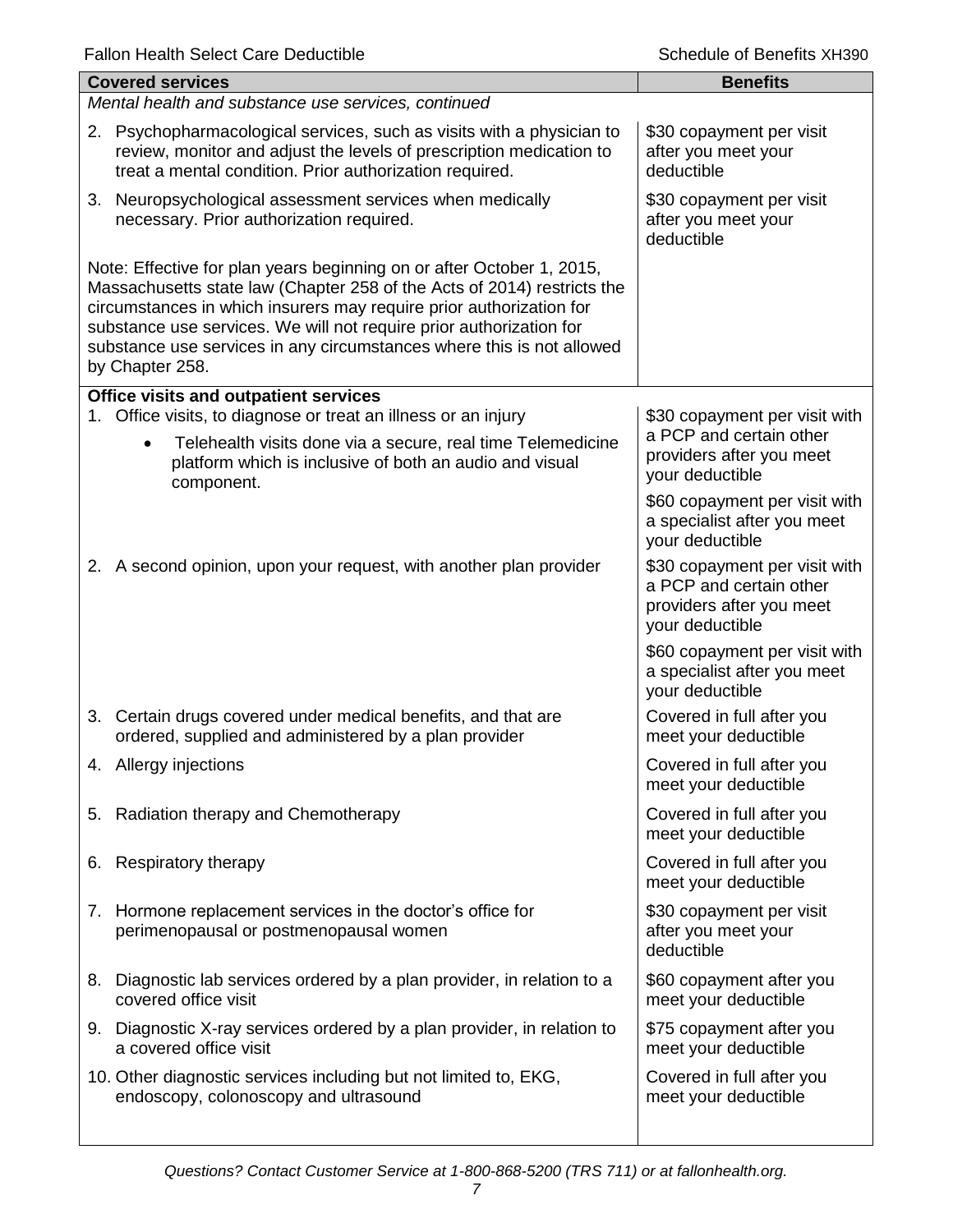| <b>Covered services</b>                                                                                                                                                                                                                                                                          | <b>Benefits</b>                                                                                                                                           |
|--------------------------------------------------------------------------------------------------------------------------------------------------------------------------------------------------------------------------------------------------------------------------------------------------|-----------------------------------------------------------------------------------------------------------------------------------------------------------|
| Office visits and outpatient services, continued                                                                                                                                                                                                                                                 |                                                                                                                                                           |
| 11. High-tech imaging services, including but not limited to, MRI/MRA,<br>CT/CTA, PET scans and nuclear cardiology imaging. Limited to one<br>copayment per day when performed at the same facility for the<br>same diagnosis. (Prior authorization required.)                                   | \$500 copayment per MRI,<br>CT, PET scan or nuclear<br>cardiology image after you<br>meet your deductible                                                 |
| 12. Chiropractic services for acute musculoskeletal conditions. The<br>condition must be new or an acute exacerbation of a previous<br>condition. Chiropractic services will be covered as medically<br>necessary.                                                                               | \$30 copayment per visit<br>after you meet your<br>deductible                                                                                             |
| Outpatient lab tests and x-rays                                                                                                                                                                                                                                                                  | See Diagnostic lab, x-ray<br>and high-tech imaging<br>services                                                                                            |
| 13. Outpatient renal dialysis at a plan-designated center or continuous<br>ambulatory peritoneal dialysis                                                                                                                                                                                        | Covered in full after you<br>meet your deductible                                                                                                         |
| 14. Diabetes outpatient self-management training and education,<br>including medical nutrition therapy, provided by a certified diabetes<br>health care provider                                                                                                                                 | \$30 copayment per visit<br>after you meet your<br>deductible                                                                                             |
| 15. Laboratory tests necessary for the diagnosis or treatment of<br>diabetes, including glycosylated hemoglobin, or HbAlc, tests, and<br>urinary/protein/microalbumin and lipid profiles                                                                                                         | \$60 copayment after you<br>meet your deductible                                                                                                          |
| 16. Medical social services provided to assist you in adjustment to your<br>or your family member's illness. This includes assessment,<br>counseling, consultation and assistance in accessing community<br>resources.                                                                           | \$30 copayment per visit<br>after you meet your<br>deductible                                                                                             |
| 17. Outpatient surgery, anesthesia and the medically necessary<br>preoperative and postoperative care related to the surgery                                                                                                                                                                     | \$500 copayment per surgery<br>after you meet your<br>deductible when provided in<br>a hospital outpatient, day<br>surgery or ambulatory care<br>facility |
| 18. Visit to a contracted limited service clinic. Services are provided for<br>a variety of common illnesses, including, but not limited to:<br>strep throat<br>ear, eyes, sinus, bladder and bronchial infections<br>$\bullet$<br>minor skin conditions (e.g. sunburn, cold sores)<br>$\bullet$ | \$30 copayment per visit<br>after you meet your<br>deductible                                                                                             |
| 19. Podiatry care<br>Outpatient lab tests and x-rays                                                                                                                                                                                                                                             | See Diagnostic lab, x-ray<br>and imaging services                                                                                                         |
| Outpatient surgical services                                                                                                                                                                                                                                                                     | See Outpatient surgery                                                                                                                                    |
| Outpatient medical care                                                                                                                                                                                                                                                                          | See Office visits                                                                                                                                         |
|                                                                                                                                                                                                                                                                                                  |                                                                                                                                                           |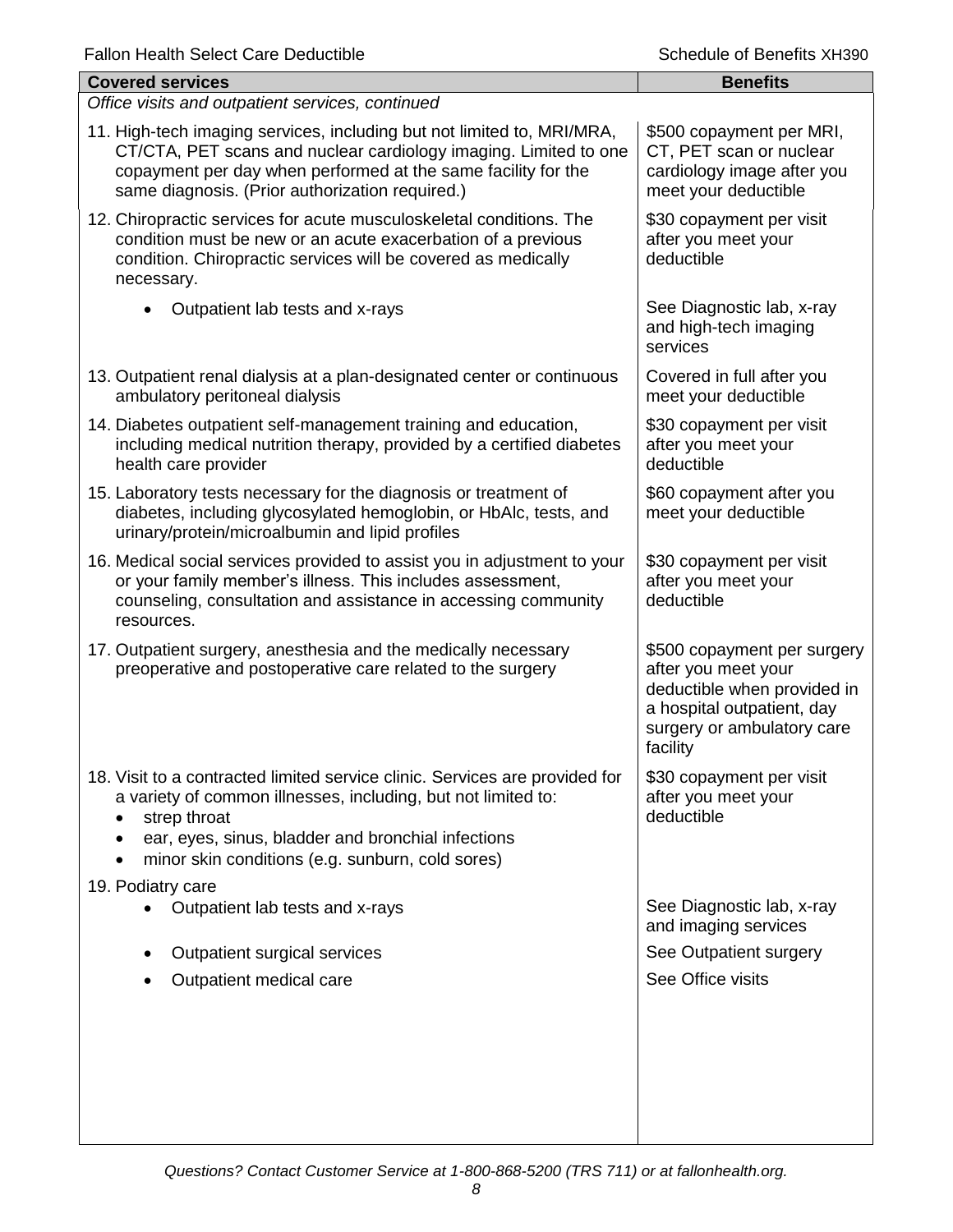| <b>Covered services</b>                                                                                                                                                                                                                                                                        | <b>Benefits</b>                                                                                       |  |
|------------------------------------------------------------------------------------------------------------------------------------------------------------------------------------------------------------------------------------------------------------------------------------------------|-------------------------------------------------------------------------------------------------------|--|
| Oral surgery and related services                                                                                                                                                                                                                                                              |                                                                                                       |  |
| Referral and prior authorization required (except for extraction of impacted teeth or lingual frenectomy)<br>1. Removal or exposure of impacted teeth, including both hard and<br>soft tissue impactions, or an evaluation for this procedure                                                  | \$60 copayment per visit<br>after you meet your<br>deductible                                         |  |
| 2. Surgical treatments of cysts, affecting the teeth or gums, that must<br>be rendered by a plan oral surgeon                                                                                                                                                                                  | \$60 copayment per visit<br>after you meet your<br>deductible                                         |  |
| 3. Treatment of fractures of the jaw bone (mandible) or any facial<br>bone                                                                                                                                                                                                                     | \$60 copayment per visit<br>after you meet your<br>deductible                                         |  |
| 4. Evaluation and surgery for the treatment of temporomandibular joint<br>disorder when a medical condition is diagnosed, or for surgery<br>related to the jaw or any structure connected to the jaw                                                                                           | \$60 copayment per visit<br>after you meet your<br>deductible                                         |  |
| 5. Extraction of teeth in preparation for radiation treatment of the head<br>or neck                                                                                                                                                                                                           | \$60 copayment per visit<br>after you meet your<br>deductible                                         |  |
| Surgical treatment related to cancer<br>6.                                                                                                                                                                                                                                                     | \$60 copayment per visit<br>after you meet your<br>deductible                                         |  |
| Emergency medical care, such as, to relieve pain and stop bleeding<br>7.<br>as a result of accidental injury to sound natural teeth or tissues,<br>when provided as soon as medically possible after the injury. This<br>does not include restorative or other dental services. No referral or | \$30 copayment per visit to a<br>physician's or dentist's office<br>after you meet your<br>deductible |  |
| authorization is required. Go to the closest provider.                                                                                                                                                                                                                                         | \$300 copayment per visit to<br>an emergency room after<br>you meet your deductible                   |  |
| Note: These benefits are for aral ourgery services in an office setting. Oral ourgery services in a                                                                                                                                                                                            |                                                                                                       |  |

Note: These benefits are for oral surgery services in an office setting. Oral surgery services in a hospital outpatient, day surgery or ambulatory care facility, or as an inpatient are covered in full after you meet your deductible.

See **Office visits and outpatient services** for diagnostic lab and X-ray services.

| <b>Organ transplants</b><br>Referral and prior authorization required                                                                                                                                                  |                                                                                                         |  |
|------------------------------------------------------------------------------------------------------------------------------------------------------------------------------------------------------------------------|---------------------------------------------------------------------------------------------------------|--|
| 1. Office visits related to the transplant                                                                                                                                                                             | \$30 copayment per visit with<br>a PCP and certain other<br>providers after you meet<br>your deductible |  |
|                                                                                                                                                                                                                        | \$60 copayment per visit with<br>a specialist after you meet<br>your deductible                         |  |
| 2. Inpatient hospital services, including room and board in a<br>semiprivate room and the services and supplies that would<br>ordinarily be furnished to you while you are an inpatient                                | \$750 copayment per<br>admission after you meet<br>your deductible                                      |  |
| 3. Human leukocyte antigen (HLA) or histocompatability locus antigen<br>testing for A, B or DR antigens, or any combination thereof,<br>necessary to establish bone marrow transplant donor suitability of a<br>member | \$60 copayment after you<br>meet your deductible                                                        |  |

### *Questions? Contact Customer Service at 1-800-868-5200 (TRS 711) or at fallonhealth.org.*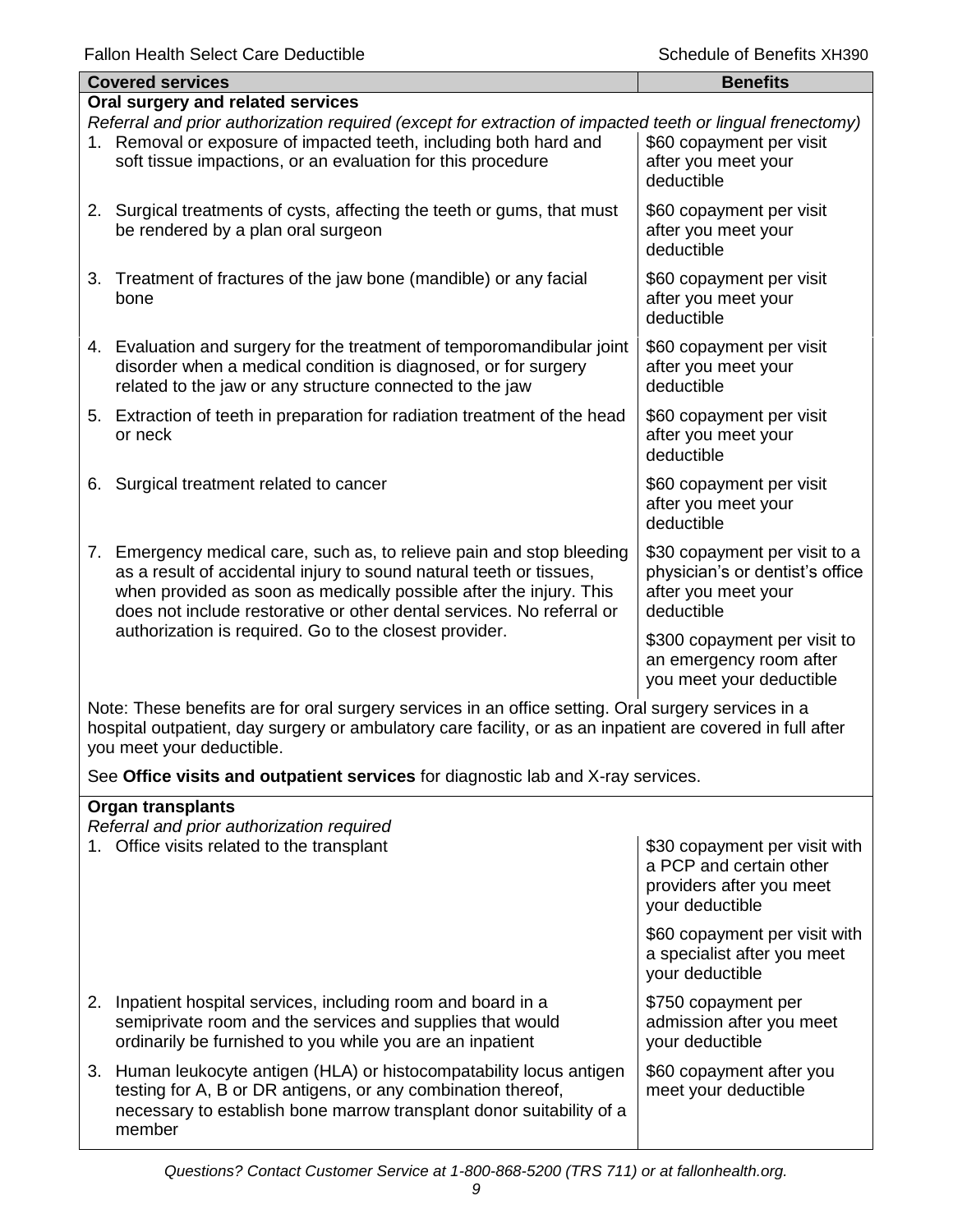| <b>Covered services</b>                                                                                                                       | <b>Benefits</b>                                   |
|-----------------------------------------------------------------------------------------------------------------------------------------------|---------------------------------------------------|
| Pediatric dental services*                                                                                                                    | See Addendum: Pediatric                           |
| (for members under the age of 19)                                                                                                             | <b>Dental Services</b>                            |
| Pediatric vision services*                                                                                                                    | See Addendum: Pediatric                           |
| (for members under the age of 19)                                                                                                             | <b>Vision Services</b>                            |
| <b>Prescription drugs</b>                                                                                                                     |                                                   |
| Covered prescription items:                                                                                                                   | Network pharmacy:                                 |
| • Prescription medication                                                                                                                     | Tier 1: \$30 copayment<br>Tier 2: \$60 copayment  |
| • Prescription contraceptive drugs and devices*<br>Hormone replacement therapy for peri- and post-menopausal                                  | Tier 3: \$105 copayment                           |
| women                                                                                                                                         | Tier 4: \$105 copayment                           |
| Injectable agents (self-administered**)                                                                                                       | for up to a 30-day supply                         |
| Insulin                                                                                                                                       | after you meet your<br>deductible                 |
| Syringes (including insulin syringes) or needles when medically                                                                               |                                                   |
| necessary<br>Supplies for the treatment of diabetes, as required by state law,                                                                | Mail-order pharmacy:                              |
| including:                                                                                                                                    | Tier 1: \$60 copayment<br>Tier 2: \$120 copayment |
| blood glucose monitoring strips                                                                                                               | Tier 3: \$315 copayment                           |
| urine glucose strips<br>$\qquad \qquad -$                                                                                                     | Tier 4: \$315 copayment                           |
| lancets<br>$\qquad \qquad -$                                                                                                                  | for up to a 90-day supply                         |
| ketone strips<br>$\qquad \qquad -$                                                                                                            | after you meet your<br>deductible                 |
| Special medical formulas to treat certain metabolic disorders as<br>required by state law (prior authorization required).                     |                                                   |
|                                                                                                                                               |                                                   |
| *Generic prescription contraceptive drugs and devices are covered in<br>full. Brand name prescription contraceptive drugs and devices with no |                                                   |
| generic equivalent are covered in full (prior authorization required).                                                                        |                                                   |
| ** Injectables administered in the doctor's office or under other                                                                             |                                                   |
| professional supervision are covered as a medical benefit.                                                                                    |                                                   |
| Orally administered anticancer medications used to kill or slow the<br>growth of cancerous cells                                              | Covered in full after you<br>meet your deductible |
| Certain medications cannot be limited to a 30-day supply due to                                                                               |                                                   |
| manufacturer packaging, for example, a prefilled syringe. In these                                                                            |                                                   |
| cases, you will be charged the applicable copay/coinsurance based on<br>the actual day supply.                                                |                                                   |
|                                                                                                                                               |                                                   |
| Note: Medical and surgical supplies obtained through a pharmacy may                                                                           |                                                   |
| have a drug prescription benefit cost-sharing applied.                                                                                        |                                                   |
|                                                                                                                                               |                                                   |
|                                                                                                                                               |                                                   |
|                                                                                                                                               |                                                   |
|                                                                                                                                               |                                                   |
|                                                                                                                                               |                                                   |
|                                                                                                                                               |                                                   |
|                                                                                                                                               |                                                   |
|                                                                                                                                               |                                                   |
|                                                                                                                                               |                                                   |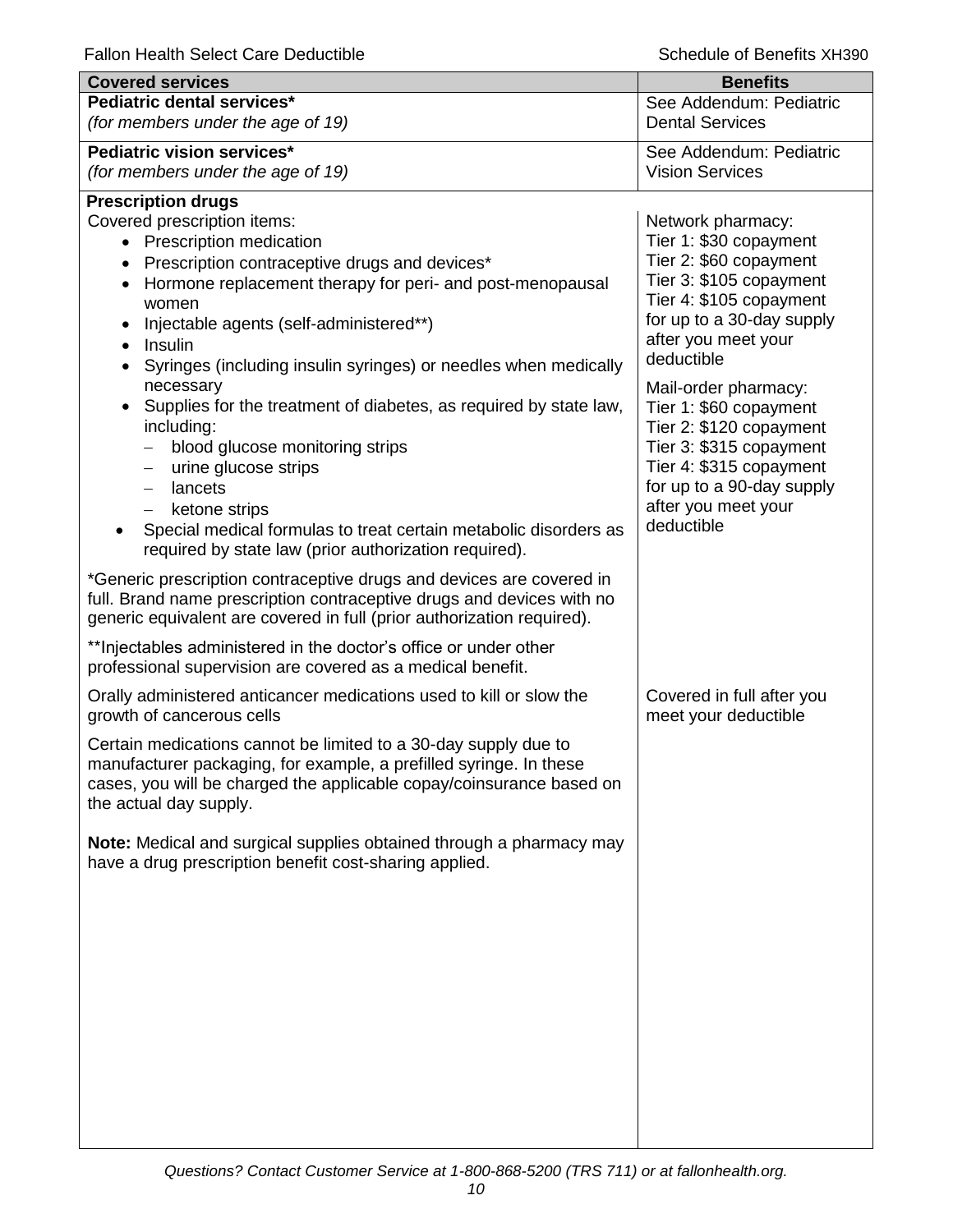|    | <b>Covered services</b>                                                                                                                                                                                                                                                                                                                                                                                                                                                                              | <b>Benefits</b> |
|----|------------------------------------------------------------------------------------------------------------------------------------------------------------------------------------------------------------------------------------------------------------------------------------------------------------------------------------------------------------------------------------------------------------------------------------------------------------------------------------------------------|-----------------|
|    | <b>Preventive care</b>                                                                                                                                                                                                                                                                                                                                                                                                                                                                               |                 |
|    | 1. Routine physical exams for the prevention and detection of disease                                                                                                                                                                                                                                                                                                                                                                                                                                | Covered in full |
|    | 2. Immunizations that are included on the formulary, that are for<br>covered medical benefits and that are ordered, supplied and<br>administered by a plan physician. If administered by a plan<br>specialist, you will generally need to obtain a referral to see the<br>specialist.                                                                                                                                                                                                                | Covered in full |
|    | 3. A baseline mammogram for women age 35 to 40, and a yearly<br>mammogram for women age 40 and older                                                                                                                                                                                                                                                                                                                                                                                                 | Covered in full |
|    | 4. Routine gynecological care services, including an annual Pap<br>smear (cytological screening) and pelvic exam                                                                                                                                                                                                                                                                                                                                                                                     | Covered in full |
| 5. | Routine eye exams, once in each 12-month period                                                                                                                                                                                                                                                                                                                                                                                                                                                      | Covered in full |
| 6. | Hearing and vision screening                                                                                                                                                                                                                                                                                                                                                                                                                                                                         | Covered in full |
|    | 7. Well-child care and pediatric services, at least six times during the<br>child's first year after birth, at least three times during the next year,<br>then at least annually until the child's sixth birthday. This includes<br>the following services, as recommended by the physician and in<br>accordance with state law:<br>• physical examination<br>• history<br>measurements<br>sensory screening<br>$\bullet$<br>• neuropsychiatric evaluation<br>• development screening and assessment | Covered in full |
|    | 8. Pediatric services including:<br>• appropriate immunizations<br>• hereditary and metabolic screening at birth<br>• newborn hearing screening test performed before the newborn<br>infant is discharged from the hospital or birthing center<br>• tuberculin tests, hematocrit, hemoglobin, and other appropriate<br>blood tests and urinalysis<br>• lead screening                                                                                                                                | Covered in full |
|    | 9. Female consultations, examinations, procedures, contraceptive<br>devices, and medical services related to the use of all contraceptive<br>methods*                                                                                                                                                                                                                                                                                                                                                | Covered in full |
|    | 10. Tobacco counseling sessions with your primary physician or other<br>provider designed to create a plan to stop smoking.                                                                                                                                                                                                                                                                                                                                                                          | Covered in full |
|    | * Prescription contraceptive devices are covered under the prescription<br>drug benefit.                                                                                                                                                                                                                                                                                                                                                                                                             |                 |
|    |                                                                                                                                                                                                                                                                                                                                                                                                                                                                                                      |                 |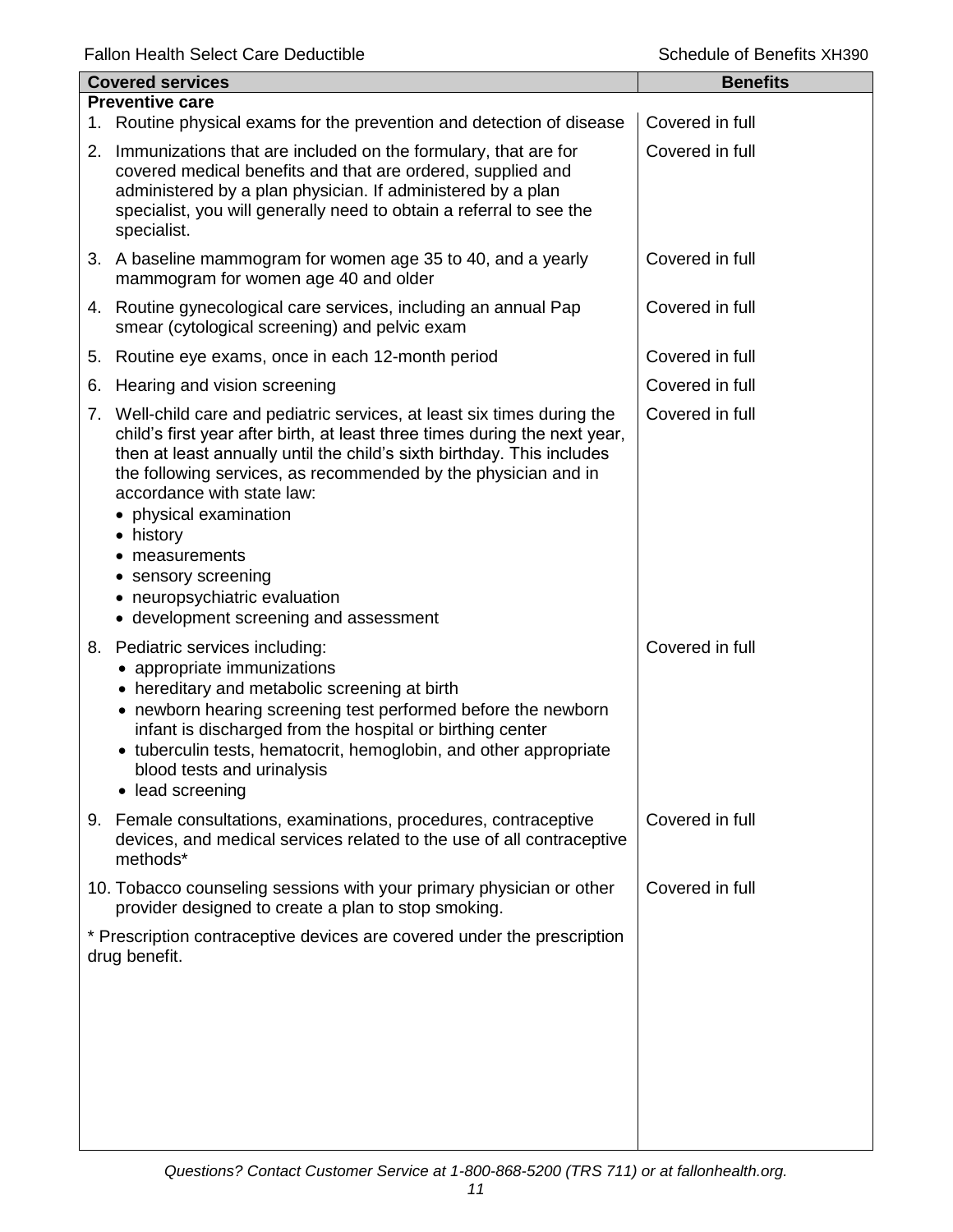|    | <b>Covered services</b>                                                                                                                                                                                                                                                                                                                                                                                                                            | <b>Benefits</b>                                                    |  |
|----|----------------------------------------------------------------------------------------------------------------------------------------------------------------------------------------------------------------------------------------------------------------------------------------------------------------------------------------------------------------------------------------------------------------------------------------------------|--------------------------------------------------------------------|--|
| 1. | <b>Reconstructive surgery</b><br>Referral and prior authorization required (unless provided by a Reliant<br>Medical Group specialist and you have a Reliant Medical Group PCP)<br>Inpatient hospital services including room and board in a<br>semiprivate room and the services and supplies that would<br>ordinarily be furnished to you while you are an inpatient, including<br>Massachusetts mandated services for cleft lip and cleft palate | \$750 copayment per<br>admission after you meet<br>your deductible |  |
|    | <b>Rehabilitation and habilitation services</b>                                                                                                                                                                                                                                                                                                                                                                                                    |                                                                    |  |
|    | Referral required<br>1. Physical and occupational therapy services are covered for up to<br>60 visits combined per benefit period when medically necessary<br>with a PCP referral. After 60 combined physical and occupational<br>therapy visits, prior authorization based on medical necessity is<br>required for additional visits.                                                                                                             | \$60 copayment per visit<br>after you meet your<br>deductible      |  |
|    | 2. Medically necessary services for the diagnosis and treatment of<br>speech, hearing and language disorders when services are<br>provided by a plan provider who is a speech-language pathologist<br>or audiologist; and at a plan facility or a plan provider's office with a<br>PCP referral. After 30 speech therapy visits, prior authorization<br>based on medical necessity is required for additional visits.                              | \$60 copayment per visit<br>after you meet your<br>deductible      |  |
|    | 3. Cardiac rehabilitation services to treat cardiovascular disease in<br>accordance with state law and Department of Public Health<br>regulations                                                                                                                                                                                                                                                                                                  | \$60 copayment per visit<br>after you meet your<br>deductible      |  |
|    | 4. Medically necessary early intervention services delivered by a<br>certified early intervention specialist, according to operational<br>standards developed by the Department of Public Health, for<br>children from birth to their third birthday.                                                                                                                                                                                              | Covered in full                                                    |  |
|    | 5. Pulmonary rehabilitation services for chronic obstructive pulmonary<br>disease (COPD) are covered for up to two one-hour sessions per<br>day, for up to 36 lifetime sessions.                                                                                                                                                                                                                                                                   | Covered in full after you<br>meet your deductible                  |  |
|    | <b>Skilled nursing facility services</b>                                                                                                                                                                                                                                                                                                                                                                                                           |                                                                    |  |
|    | Referral and prior authorization required<br>1. Inpatient hospital services, for up to 100 days per benefit period<br>provided criteria is met, including room and board in a semiprivate<br>room and the services and supplies that would ordinarily be<br>furnished to you while you are an inpatient                                                                                                                                            | \$750 copayment per<br>admission after you meet<br>your deductible |  |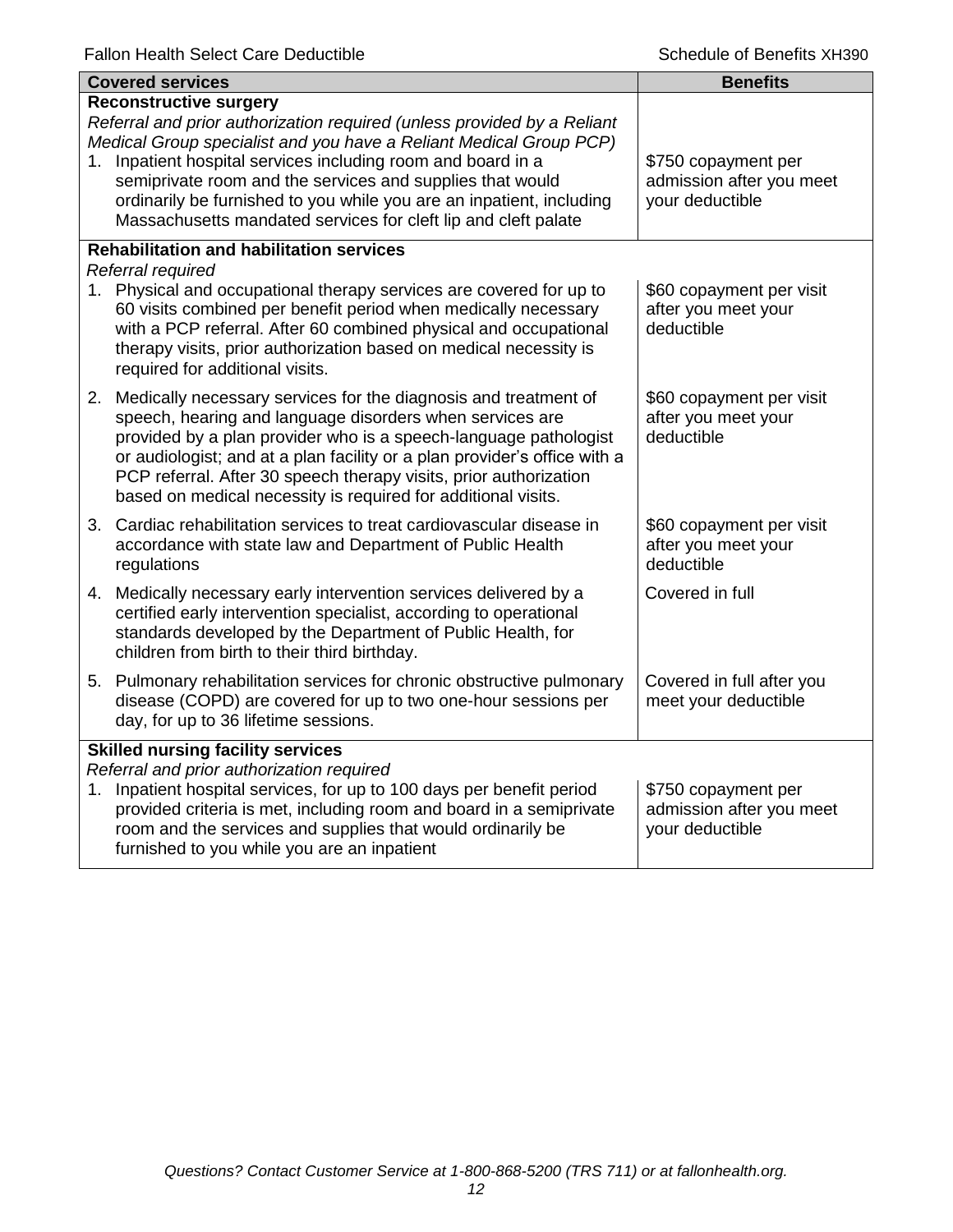## **Addendum Pediatric Dental Services**

### *This addendum is part of your Member* Handbook/Evidence of Coverage.

This addendum provides you with the cost-sharing that you are responsible for when you get covered pediatric dental care from a plan dentist for members under the age of 19. For a list of plan dentists, go to fallonhealth.org or call Customer Service at 1-800-868-5200 (TRS 711).

### **Preventive and Diagnostic Services**

|                                                                                    | <b>Benefits</b> |
|------------------------------------------------------------------------------------|-----------------|
| <b>Preventive and Diagnostic Services</b>                                          |                 |
| Comprehensive Evaluation (once per lifetime per provider or location)<br>$\bullet$ |                 |
| Periodic Oral Exams (two per benefit period)                                       |                 |
| Limited oral evaluation (two per benefit period)<br>٠                              |                 |
| Full mouth x-rays (once every 36 months per provider or location)                  |                 |
| Panoramic x-rays (once every 36 months per provider or location)                   |                 |
| Bitewing x-rays (two per benefit period)<br>٠                                      | Covered in full |
| Single tooth x-rays (one per visit)                                                |                 |
| Teeth cleaning, including minor scaling procedures (two per benefit period)        |                 |
| Fluoride Treatments (one per day per provider or location)<br>٠                    |                 |
| Space maintainers                                                                  |                 |
| Sealants (Please note: Sealants are not covered on previously restored             |                 |
| teeth) (Once every 36 months per provider or location)                             |                 |

## **Basic Covered Services**

|                                                                                                                                                                                                                                                                                                                                                                                                                                                                | <b>Benefits</b> |
|----------------------------------------------------------------------------------------------------------------------------------------------------------------------------------------------------------------------------------------------------------------------------------------------------------------------------------------------------------------------------------------------------------------------------------------------------------------|-----------------|
| <b>Basic Covered Services</b><br>Amalgam restorations (once per benefit period per tooth)<br>Composite resin restorations (once per benefit period per tooth)<br>Recement crowns/onlays                                                                                                                                                                                                                                                                        |                 |
| Rebase or reline dentures (once every 24 months)<br>Root canals on permanent teeth (once per lifetime per tooth)<br>Prefabricated stainless steel crowns (once per lifetime per tooth)<br>Periodontal scaling and root planning (once every 36 months)<br>Simple extractions (once per lifetime per tooth, erupted or exposed root)<br>Surgical extractions (once per lifetime per tooth)<br>Vital pulpotomy<br>Apeicocectomy<br>Palliative care<br>Anesthesia | 25% coinsurance |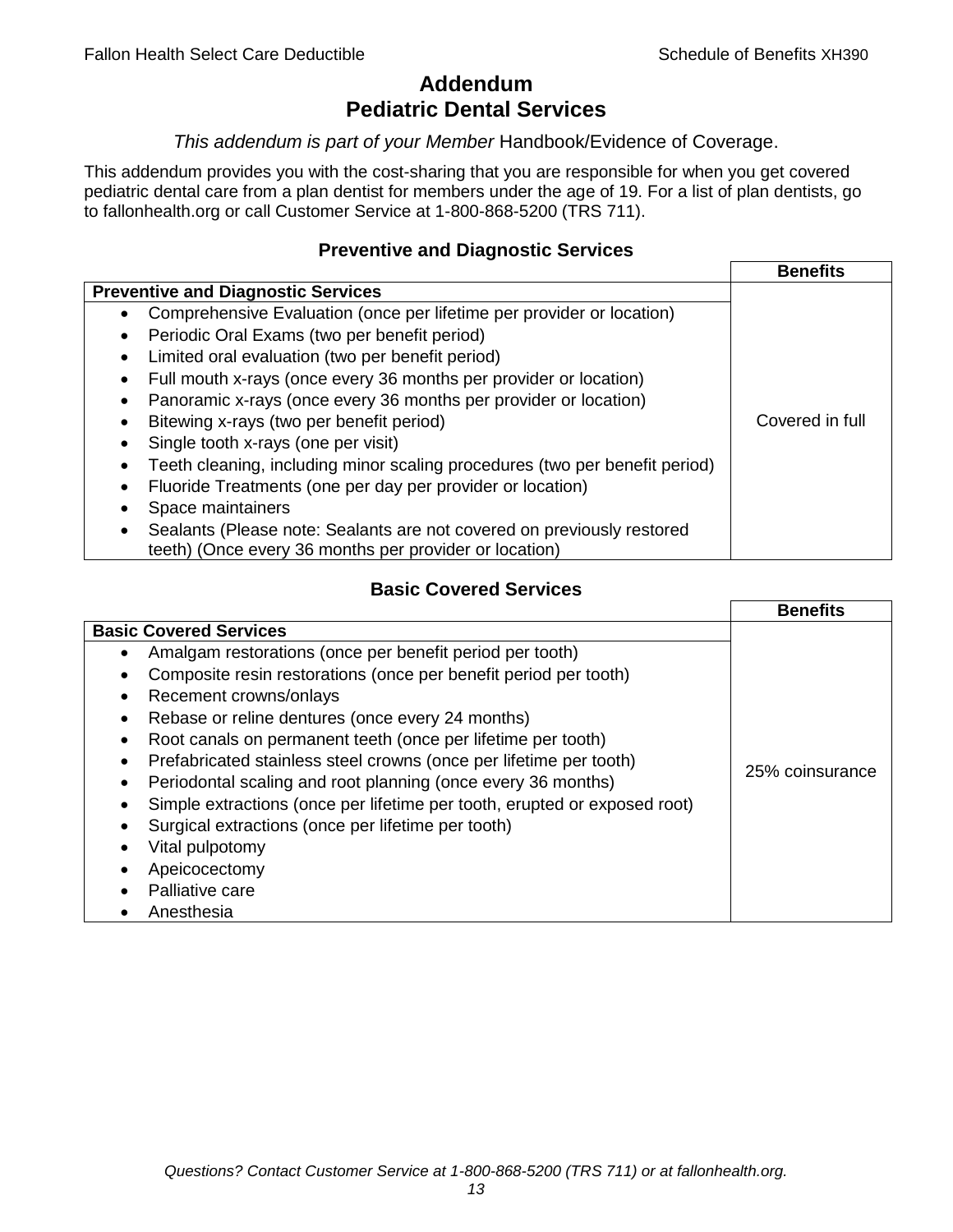## **Major Restorative Services**

|                                                                                                    | <b>Benefits</b> |
|----------------------------------------------------------------------------------------------------|-----------------|
| <b>Major Restorative Services</b>                                                                  |                 |
| • Crown, resin (once every 60 months per tooth)                                                    |                 |
| Porcelain/ceramic crowns (once every 60 months per tooth)<br>$\bullet$                             | 50% coinsurance |
| Porcelain fused to metal/mobile/high noble crowns (once every 60 months<br>$\bullet$<br>per tooth) |                 |
| • Partial and complete dentures (once every 84 months)                                             |                 |

## **Orthodontia**

|                                                                                                                                                                                                                                                                        | <b>Benefits</b> |
|------------------------------------------------------------------------------------------------------------------------------------------------------------------------------------------------------------------------------------------------------------------------|-----------------|
| <b>Orthodontia</b>                                                                                                                                                                                                                                                     |                 |
| Coverage is provided for services under the following conditions: only when<br>medically necessary; patient must have severe and handicapping malocclusion as<br>defined by HLD index score of 28 and/or one or more auto qualifiers. Prior<br>authorization required. | 50% coinsurance |

## **Related exclusions**

1. Any service that is not listed in this addendum is not covered.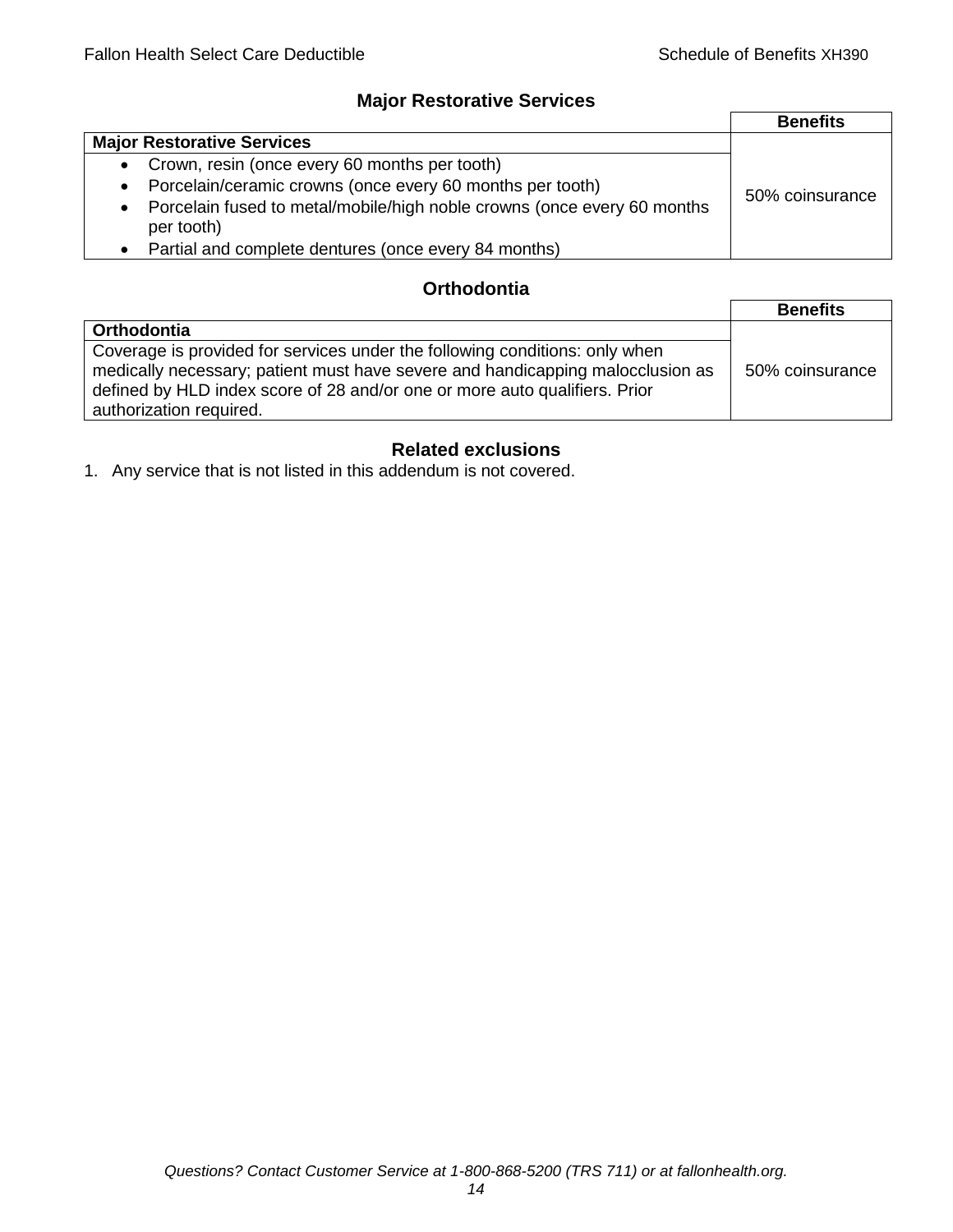## **Addendum Pediatric Vision Services**

### This addendum is part of your *Member Handbook/Evidence of Coverage*.

This addendum provides you with the cost-sharing that you are responsible for when you get covered pediatric vision care from a plan vision provider for members under the age of 19. For more information about your eye and vision care benefits, including a list of plan vision providers, go to fallonhealth.org or call Customer Service at 1-800-868-5200 (TRS 711).

| Service                                                 | Member cost                         |
|---------------------------------------------------------|-------------------------------------|
| Eye exam                                                |                                     |
| Exam with dilation as necessary, once per calendar year | \$0                                 |
| <b>Frames</b>                                           |                                     |
| One designated set, once per calendar year              | \$0                                 |
| Lenses:                                                 |                                     |
| <b>Standard lenses</b>                                  |                                     |
| Single vision                                           | \$0                                 |
| <b>Bifocal</b>                                          | \$0                                 |
| <b>Trifocal</b>                                         | \$0                                 |
| Lenticular                                              | \$0                                 |
| Progressive lenses                                      |                                     |
| Standard                                                | \$0                                 |
| Premium                                                 | \$0 for first \$120 of retail cost, |
|                                                         | 80% of any additional retail cost.  |
| Lens options                                            |                                     |
| Choice of plastic or glass lenses                       | \$0                                 |
| UV treatment                                            | \$0                                 |
| Tint – includes fashion and gradient tinting, and       | \$0                                 |
| oversized and glass-grey #3 prescription sunglass       |                                     |
| lenses                                                  |                                     |
| Standard plastic scratch coating                        | \$0                                 |
| Standard polycarbonate (kids)                           | \$0                                 |
| Plastic photosensitive lenses                           | \$0                                 |
|                                                         |                                     |
| Other options:<br>Intermediate vision lenses            | \$0                                 |
| Standard anti-reflective                                | \$45                                |
| Photochromic plastic                                    | 80% of retail cost                  |
| <b>Blended segment lenses</b>                           | 80% of retail cost                  |
| <b>Polarized lenses</b>                                 | 80% of retail cost                  |
| Premium anti-reflective costing                         | 80% of retail cost                  |
| Ultra anti-reflective coating                           | 80% of retail cost                  |
| Hi-Index lenses                                         | 80% of retail cost                  |
| Other add-ons                                           | 80% of retail cost                  |
| Additional complete pairs of eyewear                    | 60% of retail                       |
|                                                         |                                     |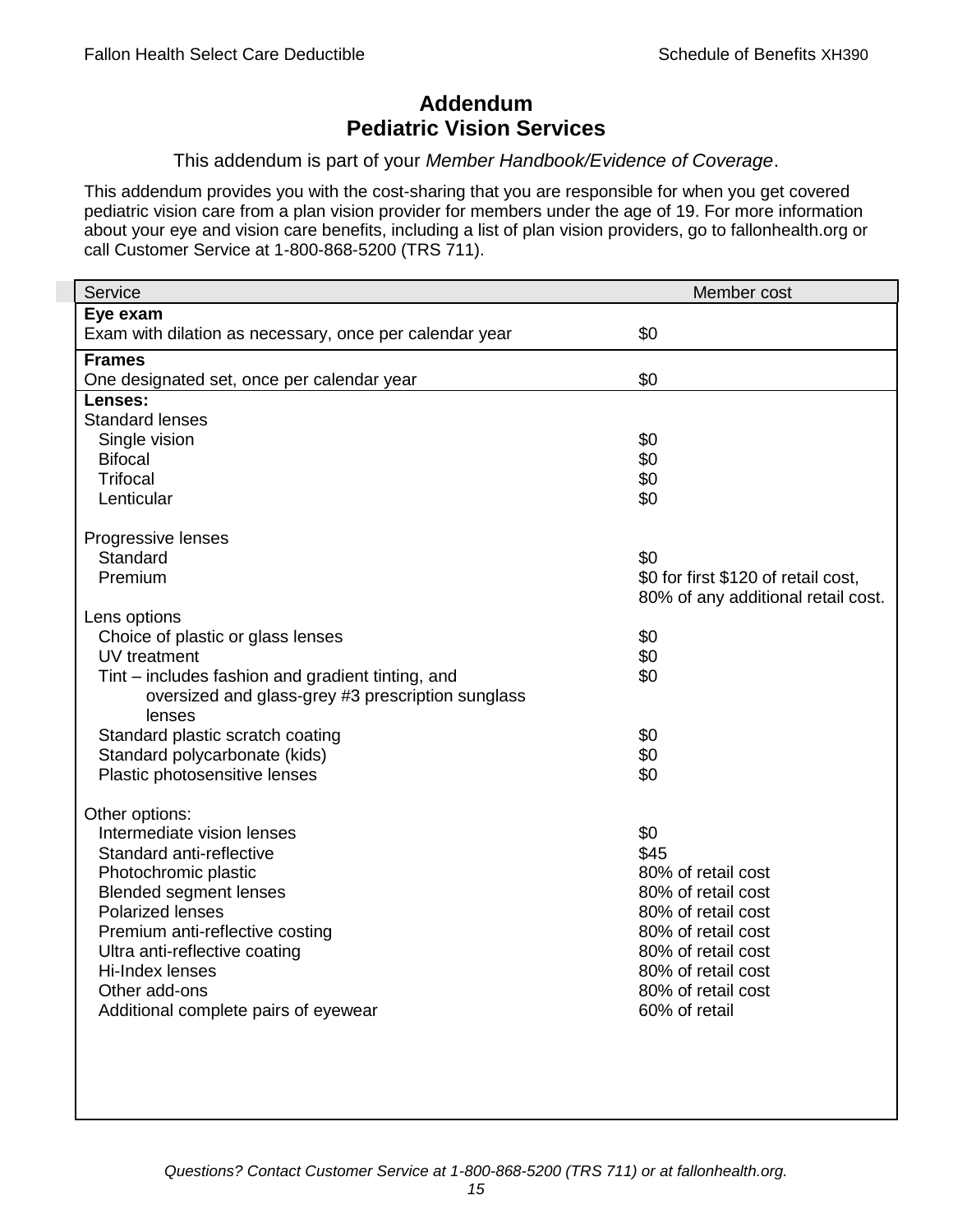| <b>Contact lenses</b><br>One pair of conventional contact lenses, in place of<br>eyeglass lenses                                                                                                                                                                                                                                  | \$0 for first \$150 of retail cost,<br>75% of any additional retail cost. |
|-----------------------------------------------------------------------------------------------------------------------------------------------------------------------------------------------------------------------------------------------------------------------------------------------------------------------------------|---------------------------------------------------------------------------|
| In place of a pair of conventional contact lenses, the<br>member may elect either of the following options:<br>Up to a 6 month supply of monthly or two-week<br>$\bullet$<br>single vision spherical or toric contact lenses<br>Up to a 3 month supply of daily disposable single<br>$\bullet$<br>vision spherical contact lenses |                                                                           |
| Standard contact lens fit and follow-up<br>Premium contact lens fit and follow-up<br>Additional conventional contact lenses                                                                                                                                                                                                       | Up to \$55<br>10% discount from retail price<br>85% of retail cost<br>\$0 |
| Medically necessary contact lenses, in place of other<br>eyewear                                                                                                                                                                                                                                                                  |                                                                           |
| Low vision services                                                                                                                                                                                                                                                                                                               | \$0                                                                       |
| •One comprehensive low vision evaluation, once<br>every five years, when medically necessary                                                                                                                                                                                                                                      | \$0                                                                       |
| • Follow-up care, four visits in any five year period,<br>when medically necessary<br>• Low vision aids, such as high-power spectacles,<br>magnifiers, and telescopes, once every 24<br>months, when medically necessary                                                                                                          | 25% of retail cost                                                        |
| Additional discounts on vision items are available; see<br>a plan provider or contact the plan for details.                                                                                                                                                                                                                       |                                                                           |

## **Related exclusions**

- 1. Orthoptic or vision training, subnormal vision aids and any associated supplemental testing; Aniseikonic lenses.
- 2. Medical and/or surgical treatment of the eye, eyes or supporting structures.
- 3. Any eye or vision examination, or any corrective eyewear required by a policyholder as a condition of employment; Safety eyewear.
- 4. Services provided as a result of any Workers' Compensation law, or similar legislation, or required by any governmental agency or program whether federal, state or subdivisions thereof.
- 5. Non-prescription lenses and/or contact lenses.
- 6. Non-prescription sunglasses.
- 7. Two pair of glasses in lieu of bifocals.
- 8. Services rendered after the date an insured person ceases to be covered under the policy, except when vision materials ordered before coverage ended are delivered, and the services rendered to the insured person are within 31 days from the date of such order.
- 9. Services or materials provided by any other group benefit plan providing vision care.
- 10. Lost or broken lenses, frames, glasses, or contact lenses will not be replaced except in the next benefit period when vision materials would become available.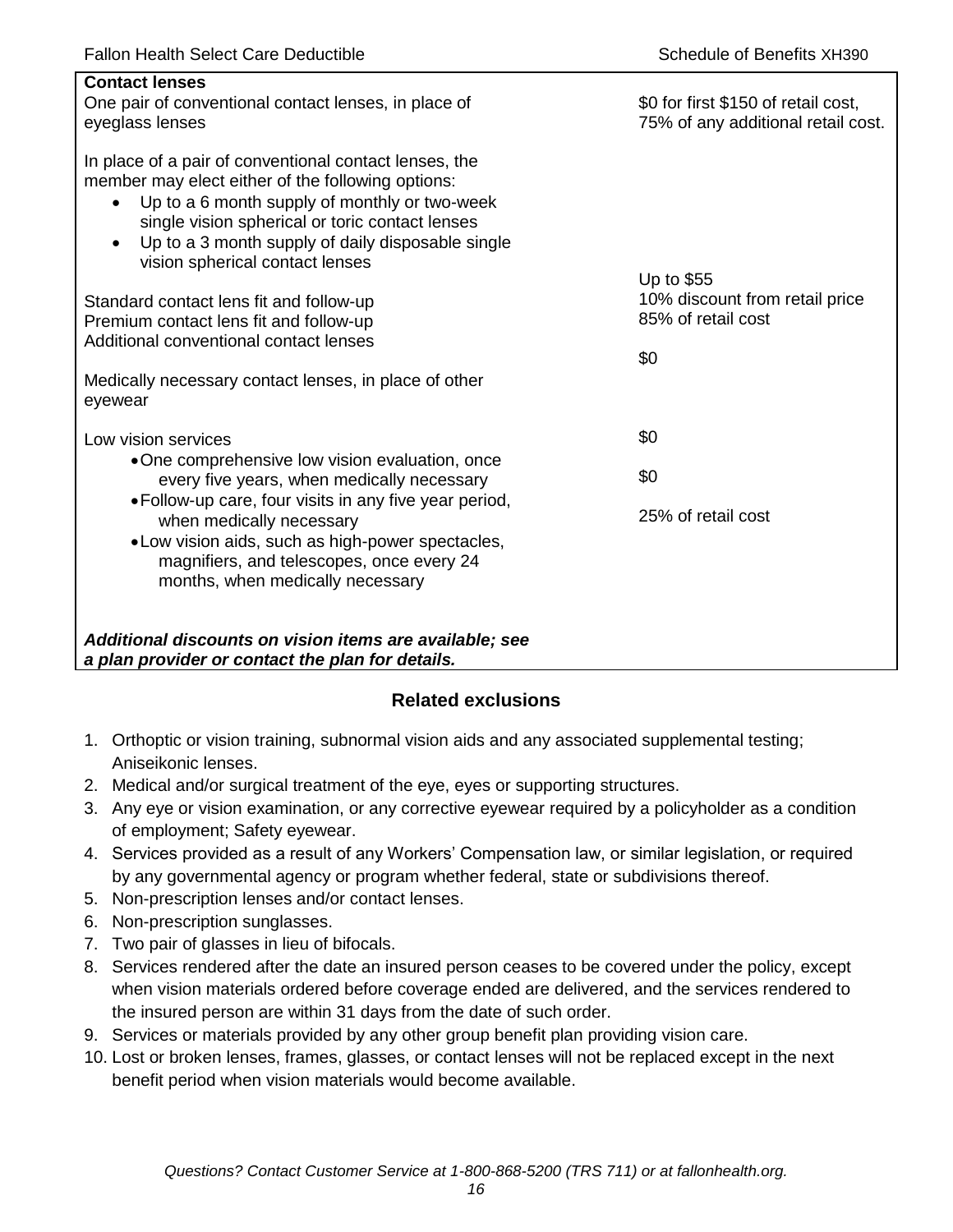# Notice of nondiscrimination

Fallon Health complies with applicable Federal civil rights laws and does not discriminate on the basis of race, color, national origin, age, disability or sex. Fallon does not exclude people or treat them differently because of race, color, national origin, age, disability or sex.

Fallon Health:

- Provides free aids and services to people with disabilities to communicate effectively with us, such as:
	- o Qualified sign language interpreters
	- $\circ$  Written information in other formats (large print, audio, accessible electronic formats, other formats)
- Provides free language services to people whose primary language is not English, such as:
	- o Qualified interpreters
	- o Information written in other languages

If you need these services, contact Customer Service at the phone number on the back of your member ID card, or by email at cs@fallonhealth.org.

If you believe that Fallon Health has failed to provide these services or discriminated in another way on the basis of race, color, national origin, age, disability or sex, you can file a grievance with:

Compliance Director Fallon Health 10 Chestnut St. Worcester, MA 01608

Phone: 1-508-368-9988 (TRS 711) Email: compliance@fallonhealth.org

You can file a grievance in person or by mail, fax or email. If you need help filing a grievance, the Compliance Director is available to help you.

You can also file a civil rights complaint with the U.S. Department of Health and Human Services, Office for Civil Rights, electronically through the Office for Civil Rights Complaint Portal, available at https://ocrportal.hhs.gov/ocr/portal/lobby.jsf, or by mail or phone at:

U.S. Department of Health and Human Services 200 Independence Avenue SW., Room 509F, HHH Building Washington, D.C., 20201

Phone: 1-800-368-1019 (TDD: 1-800-537-7697)

Complaint forms are available at http://www.hhs.gov/ocr/office/file/index.html.

16-735-009 Rev. 01 4/17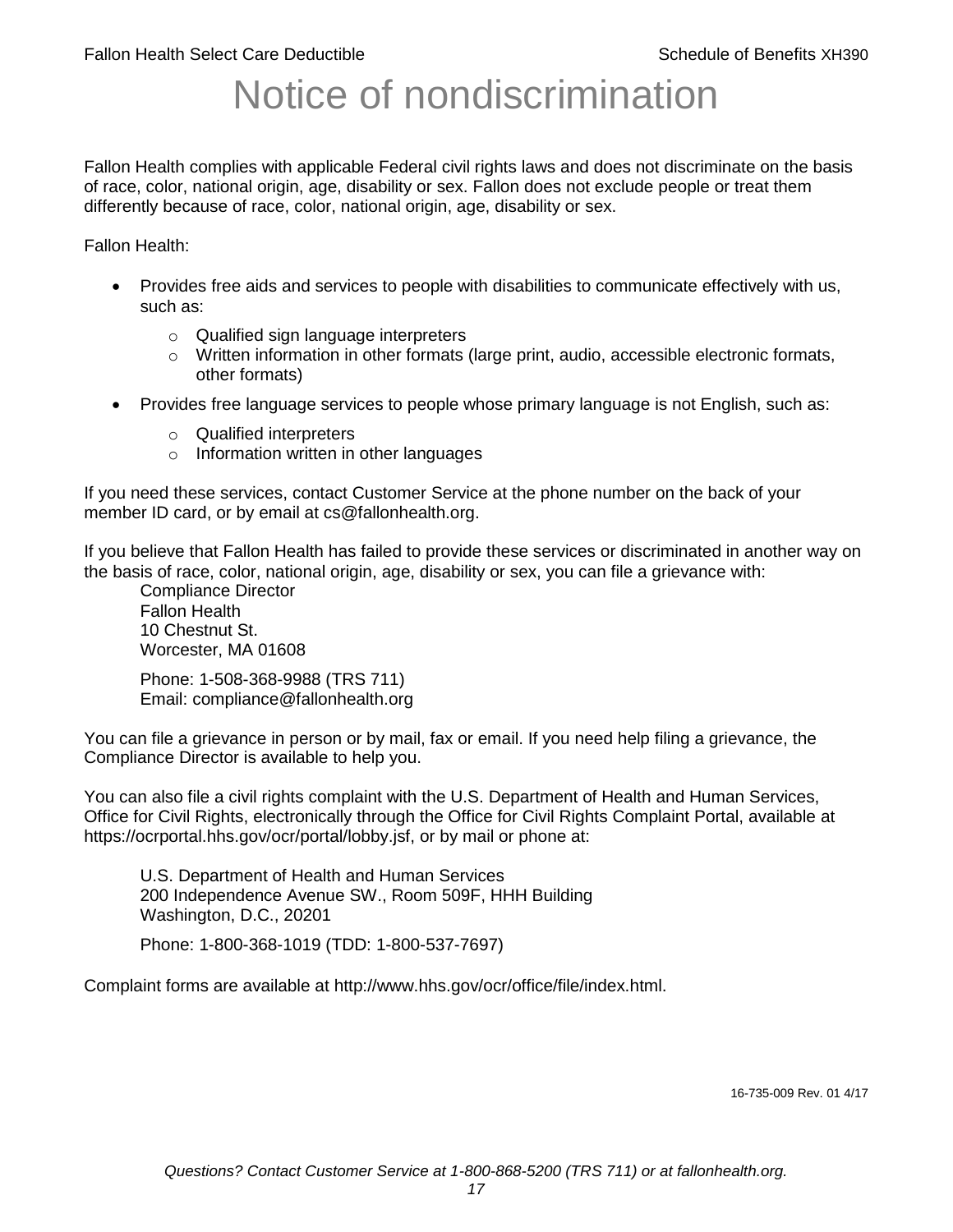# Important!

If you, or someone you're helping, has questions about Fallon Health, you have the right to get help and information in your language at no cost. To talk to an interpreter, call 1-800-868-5200.

### **Spanish:**

Si usted, o alguien a quien usted está ayudando, tiene preguntas acerca de Fallon Health, tiene derecho a obtener ayuda e información en su idioma sin costo alguno. Para hablar con un intérprete, llame al 1-800-868-5200.

### **Portuguese:**

Se você, ou alguém a quem você está ajudando, tem perguntas sobre o Fallon Health, você tem o direito de obter ajuda e informação em seu idioma e sem custos. Para falar com um intérprete, ligue para 1-800-868-5200.

### **Chinese:**

如果您,或是您正在協助的對象,有關於[插入項目的名稱 Fallon Health 方面的問題, 您有權利免費以您的母語得到幫助和訊息。洽詢一位翻譯員, 請撥電話 [在此插入數字 1-800-868-5200.

### **Haitian Creole:**

Si oumenm oswa yon moun w ap ede gen kesyon konsènan Fallon Health, se dwa w pou resevwa asistans ak enfòmasyon nan lang ou pale a, san ou pa gen pou peye pou sa. Pou pale avèk yon entèprèt, rele nan 1-800-868-5200.

### **Vietnamese:**

Nếu quý vị, hay người mà quý vị đang giúp đỡ, có câu hỏi về Fallon Health, quý vị sẽ có quyền được giúp và có thêm thông tin bằng ngôn ngữ của mình miễn phí. Để nói chuyện với một thông dịch viên, xin gọi 1-800-868-5200.

### **Russian:**

Если у вас или лица, которому вы помогаете, имеются вопросы по поводу Fallon Health, то вы имеете право на бесплатное получение помощи и информации на вашем языке. Для разговора с переводчиком позвоните по телефону 1-800-868-5200.

### **Arabic:**

إن كان لديك أو لدى شخص تساعده أسئلة بخصوص Health Fallon، فلديك الحق في الحصول على المساعدة والمعلومات الضرورية بلغتك من دون اية تكلفة .للتحدث مع مترجم اتصل ب .1-800-868-5200

### **Khmer/Cambodian:**

ប្រសិនបរើអ្នក ឬនរណាម្ននក់ដែលអ្នកកំពុងដែជយ ម្ននសំណួរអ្៎ពី Fallon Health រប, អ្នកម្ននសិេធិេេ្លលជំនួយនិងព័ែ៌ម្នន បៅកនុងភាសា ររស់អ្នក រោយម្ិនអ្ស់រ្ំ ក់ ។ ដររំម្ រនី ិយាយជាម្ួយអ្នក កែប្រ សូ ម្ 1-800-868-5200 ។

### **French:**